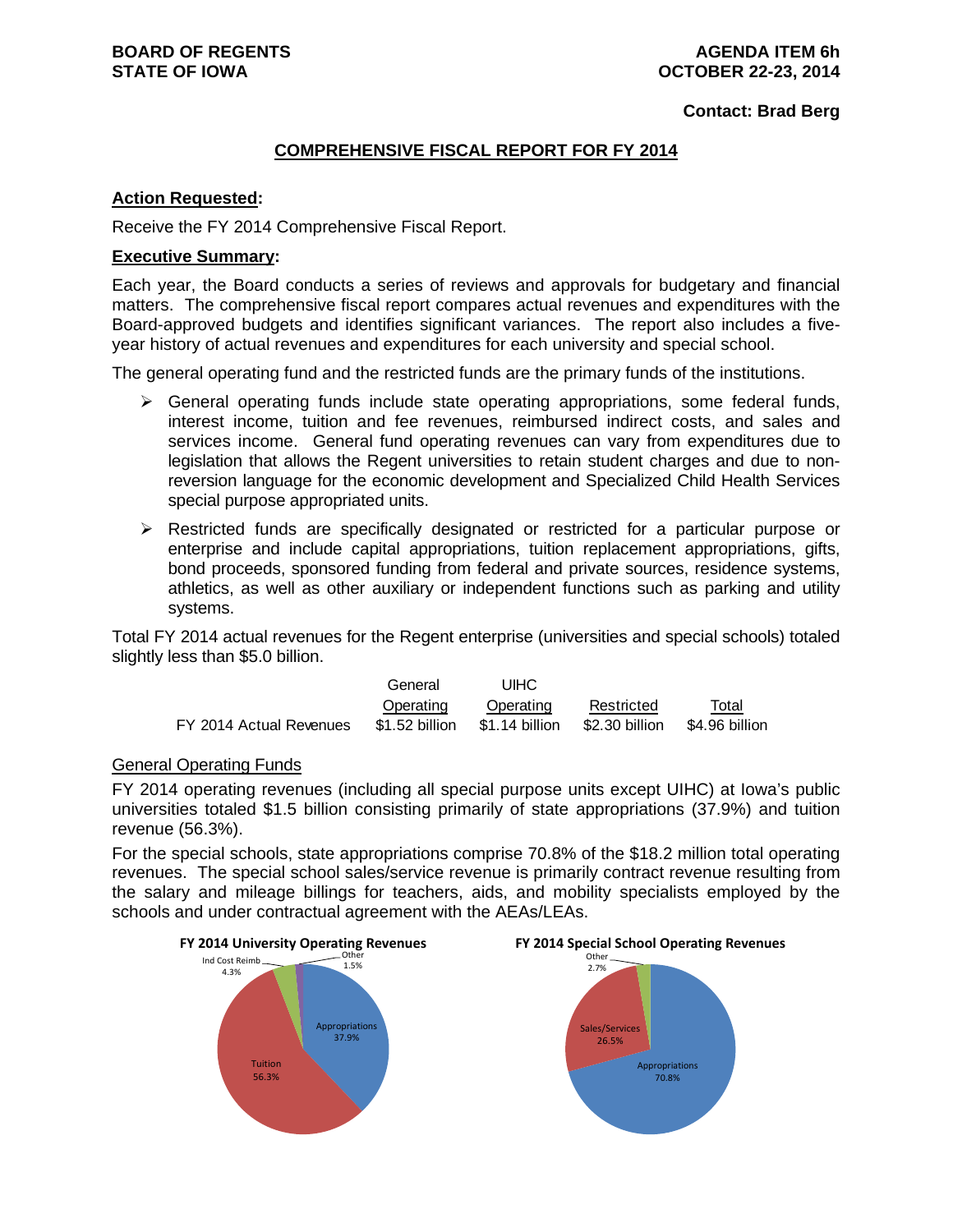The Board approved the FY 2014 special school budgets in June 2013 and the original university budgets in August 2013. Revised FY 2013 operating budgets were later approved for ISU and UNI to reflect updated revenue and expense projections. Details of the budget revisions are provided in the attachments.

The following table compares the final FY 2014 budget (excluding UIHC) as approved by the Board to actual revenues and expenditures. General operating fund revenues totaled \$1.52 billion and were 99.7% of the budget. Budget-to-actual comparisons for each of Iowa's public universities and special schools are contained in the attachments. Note: The comparison for the UIHC units is provided in Attachment A beginning on page 6.

|                                  | <b>General Operating Fund - All Institutions</b> |                     |                     |               |
|----------------------------------|--------------------------------------------------|---------------------|---------------------|---------------|
|                                  | FY 2014 (excludes UIHC units)                    |                     |                     |               |
|                                  | <b>Board Approved</b>                            |                     | Variance            | $%$ of        |
|                                  | <b>Budget</b>                                    | Actual              | Over/(Under)        | <b>Budget</b> |
| <b>REVENUES</b>                  |                                                  |                     |                     |               |
| A PPROPRIATIONS                  |                                                  |                     |                     |               |
| General                          | \$<br>575,095,698                                | \$<br>575,095,698   | \$                  | 100.0%        |
| Other                            | 82.049                                           | 82,049              |                     | 100.0%        |
| Supplemental-Nonrecurring        | 6,000,000                                        | 6,000,000           |                     | 100.0%        |
| <b>RESOURCES</b>                 |                                                  |                     |                     |               |
| <b>Federal Support</b>           | 13,409,854                                       | 13,391,944          | (17,910)            | 99.9%         |
| <b>Interest</b>                  | 5,717,149                                        | 5,219,524           | (497, 625)          | 91.3%         |
| <b>Tuition and Fees</b>          | 843,341,580                                      | 843,119,597         | (221, 983)          | 100.0%        |
| <b>Reimbursed Indirect Costs</b> | 65,114,093                                       | 63,870,328          | (1,243,765)         | 98.1%         |
| Sales and Services               | 8,111,194                                        | 7,894,000           | (217, 194)          | 97.3%         |
| Other Income                     | 3,290,579                                        | 1,628,040           | (1,662,539)         | 49.5%         |
| TOTAL REVENUES                   | \$<br>1,520,162,196                              | \$<br>1,516,301,180 | \$<br>(3,861,016)   | 99.7%         |
| <b>EXPENDITURES</b>              |                                                  |                     |                     |               |
| <b>Salaries</b>                  | \$<br>1,027,911,795                              | \$<br>1,022,765,936 | \$<br>(5, 145, 859) | 99.5%         |
| Prof. /Scientific Supplies       | 140,677,623                                      | 119,311,697         | (21, 365, 926)      | 84.8%         |
| <b>Library Acquisitions</b>      | 30,710,235                                       | 30,267,188          | (443, 047)          | 98.6%         |
| Rentals                          | 6,933,611                                        | 6,958,798           | 25,187              | 100.4%        |
| <b>Utilities</b>                 | 71,933,021                                       | 70,460,263          | (1,472,758)         | 98.0%         |
| <b>Building Repairs</b>          | 45,355,292                                       | 61,517,622          | 16,162,330          | 135.6%        |
| Auditor of State                 | 1,495,650                                        | 1,316,864           | (178, 786)          | 88.0%         |
| Equipment                        | 7,557,105                                        | 10,886,001          | 3,328,896           | 144.0%        |
| Aid to Individuals               | 187,587,864                                      | 189,318,251         | 1,730,387           | 100.9%        |
| TOTAL EXPENDITURES               | \$<br>1,520,162,196                              | \$<br>1,512,802,620 | \$<br>(7, 359, 576) | 99.5%         |

Actual tuition revenue was very close to budget and indirect cost reimbursements were 1.9% less than budget; the latter being due primarily to the difficulty in projecting federal grant awards. The FY 2014 amended budget for UNI included approximately \$1.6 million of revenue earned and reported in prior years (advanced commitment funds) but budgeted for expenditure in FY 2014. With actual revenues being reported in the year received, an expected budget-to-actual variance occurs in "other income".

Reflective of the service nature of Iowa's public universities and special schools, salary-related expenses comprised 68% of the operating budgets and were 0.5% less than the budget. Professional/Scientific supplies and service costs were collectively under budget and were redistributed to address needs in other areas such as building repairs, financial aid, and equipment.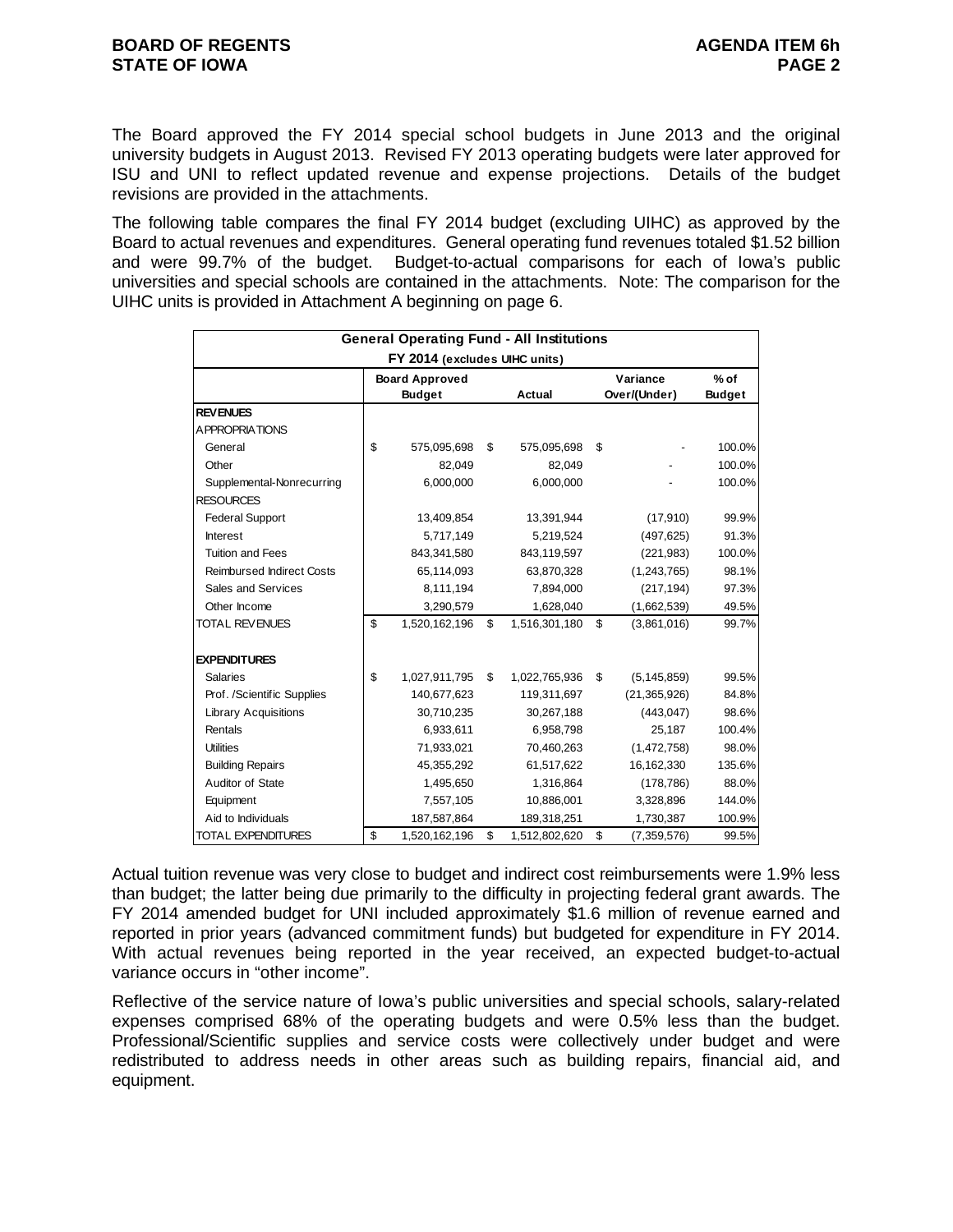#### **BOARD OF REGENTS** AGENUS AGENDA ITEM 6h **STATE OF IOWA** PAGE 3

The following table provides a five-year revenue and expense history of all operating units (excluding UIHC) for Iowa's public universities and special schools. The table reflects the dynamic changes in state appropriations, tuition revenue, and includes the infusion of the ARRA funds in FY 2010. These one-time funds were effectively used to bridge strategic budget decisions in FY 2010 to achieve permanent budget reductions that positively impacted future budget years, and to minimize the "funding cliff" realized in FY 2011. A five-year history specific to each of Iowa's public universities and special schools is contained in the attachments.

|                                         | <b>General Operating Fund - All Institutions</b> |               |    |               |    |                 |    |                 |    |                 |  |  |
|-----------------------------------------|--------------------------------------------------|---------------|----|---------------|----|-----------------|----|-----------------|----|-----------------|--|--|
| FY 2010 - FY 2014 (excludes UIHC Units) |                                                  |               |    |               |    |                 |    |                 |    |                 |  |  |
|                                         |                                                  | FY 2010       |    | FY 2011       |    | FY 2012         |    | FY 2013         |    | FY 2014         |  |  |
| <b>REV ENUES</b>                        |                                                  |               |    |               |    |                 |    |                 |    |                 |  |  |
| <b>APPROPRIATIONS</b>                   |                                                  |               |    |               |    |                 |    |                 |    |                 |  |  |
| General                                 | \$                                               | 566,673,443   | \$ | 555,670,904   | \$ | 525,888,871     | \$ | 549,036,739     | \$ | 575,095,698     |  |  |
| Supplemental One-Time                   |                                                  |               |    |               |    |                 |    |                 |    | 6,000,000       |  |  |
| Other                                   |                                                  | 85,140        |    | 285,140       |    | 82,049          |    | 82,049          |    | 82,049          |  |  |
| <b>ARRA-State Stabilization</b>         |                                                  | 80,280,000    |    |               |    |                 |    |                 |    |                 |  |  |
| <b>RESOURCES</b>                        |                                                  |               |    |               |    |                 |    |                 |    |                 |  |  |
| <b>Federal Support</b>                  |                                                  | 13,328,241    |    | 14,236,120    |    | 14,165,837      |    | 14,118,495      |    | 13,391,944      |  |  |
| <b>Interest</b>                         |                                                  | 3,053,527     |    | 2,583,391     |    | 2,514,957       |    | 3,165,900       |    | 5,219,524       |  |  |
| <b>Tuition and Fees</b>                 |                                                  | 604,732,008   |    | 676,102,832   |    | 741,563,393     |    | 785,554,665     |    | 843,119,597     |  |  |
| <b>Reimbursed Indirect Costs</b>        |                                                  | 72,052,568    |    | 74,679,294    |    | 70,167,952      |    | 66,972,371      |    | 63,870,328      |  |  |
| Sales and Services                      |                                                  | 7,320,345     |    | 6,859,188     |    | 6,946,095       |    | 7,548,418       |    | 7,894,000       |  |  |
| Other Income                            |                                                  | 2,609,032     |    | 1,534,590     |    | 1,603,784       |    | 1,692,544       |    | 1,628,040       |  |  |
| <b>TOTAL REVENUES</b>                   | \$                                               | 1,350,134,304 | \$ | 1,331,951,459 |    | \$1,362,932,938 |    | \$1,428,171,181 |    | \$1,516,301,180 |  |  |
| <b>EXPENDITURES</b>                     |                                                  |               |    |               |    |                 |    |                 |    |                 |  |  |
| <b>Salaries</b>                         | \$                                               | 935,665,009   | \$ | 919,301,070   | \$ | 944,918,564     | \$ | 987,446,413     |    | \$1,022,765,936 |  |  |
| Prof. /Scientific Supplies              |                                                  | 94,158,676    |    | 92,812,693    |    | 89,619,796      |    | 106,217,787     |    | 119,311,697     |  |  |
| <b>Library Acquisitions</b>             |                                                  | 25,661,535    |    | 30,016,230    |    | 29,320,034      |    | 30,891,174      |    | 30,267,188      |  |  |
| Rentals                                 |                                                  | 8,339,711     |    | 5,824,736     |    | 6,480,022       |    | 7,407,737       |    | 6,958,798       |  |  |
| <b>Utilities</b>                        |                                                  | 62,881,492    |    | 65,029,266    |    | 67,409,051      |    | 67,884,700      |    | 70,460,263      |  |  |
| <b>Building Repairs</b>                 |                                                  | 35,657,373    |    | 64,957,927    |    | 45,792,429      |    | 50,646,577      |    | 61,517,622      |  |  |
| Auditor of State                        |                                                  | 1,306,200     |    | 1,268,118     |    | 1,290,169       |    | 1,389,067       |    | 1,316,864       |  |  |
| Equipment                               |                                                  | 21,194,506    |    | 15,553,528    |    | 15,271,720      |    | 8,074,838       |    | 10,886,001      |  |  |
| Aid to Individuals                      |                                                  | 133,618,753   |    | 150,450,391   |    | 166,174,791     |    | 175,417,842     |    | 189,318,251     |  |  |
| <b>TOTAL EXPENDITURES</b>               | \$                                               | 1,318,483,255 | \$ | 1,345,213,959 |    | \$1,366,276,576 |    | \$1,435,376,135 |    | \$1,512,802,620 |  |  |

### Restricted

The athletic and residence system budgets are part of the restricted fund budgets. Information comparing athletic and residence system budget to actuals and five-year historical data for each university is provided in the attachments.

The revenues and expenditures of the other restricted funds are greatly affected by external forces. Capital appropriation revenues reflect the draw downs of funds from current and prior fiscal years while the budgets reflect the fiscal year state appropriations. Federal support, nonfederal gifts, grants, contracts, and indirect cost reimbursements are difficult to project due to the uncertainty, volatility, and timing of these awards. Other revenue is greatly affected by the timing and amounts of bond issues. Expenditures are also difficult to project and fluctuate greatly due to the timing of construction projects and other expenditures that directly correlate with revenue fluctuations. For these reasons, annual budget to actual comparison details for the restricted funds are not provided in this report but are available in the Board Office.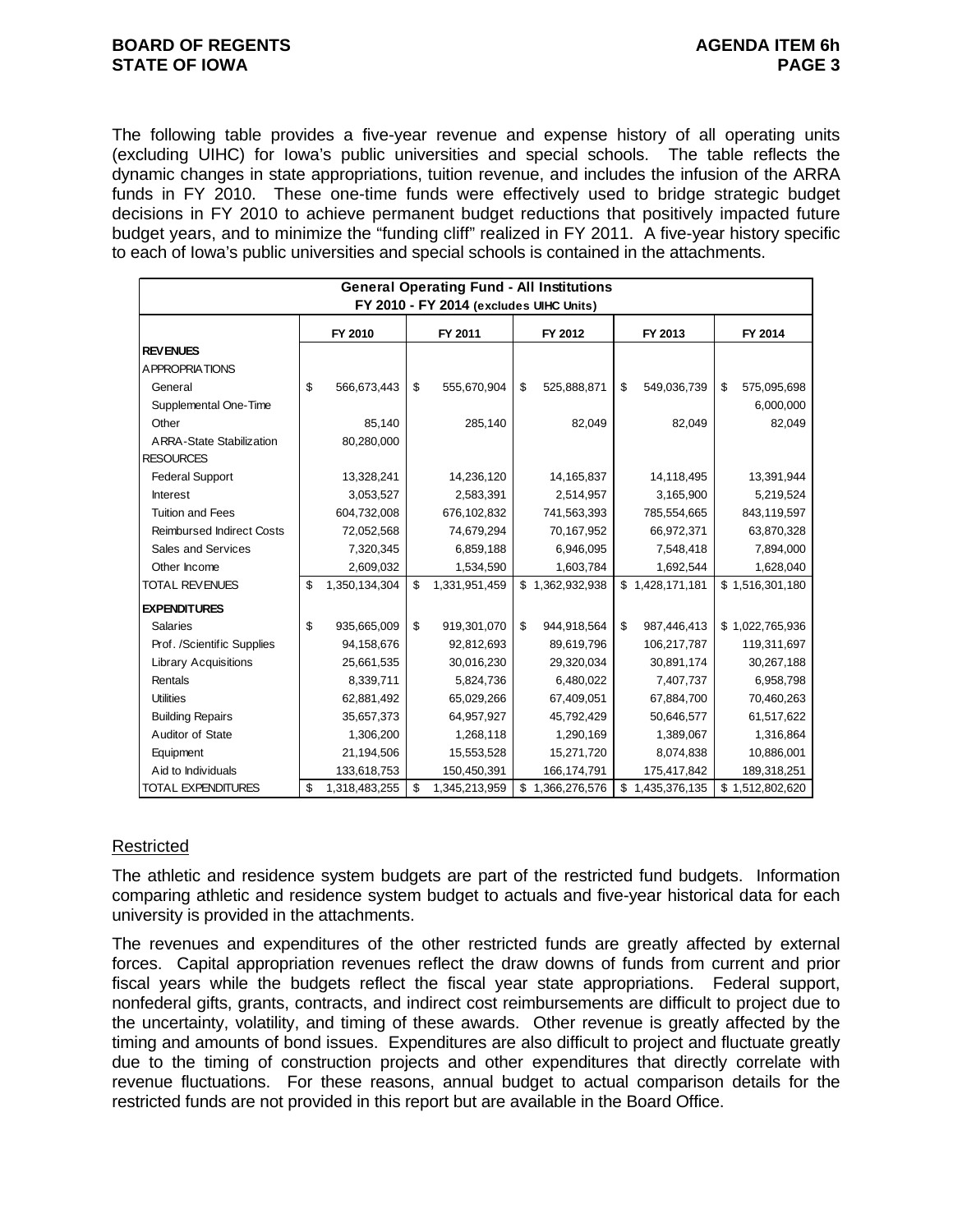#### **BOARD OF REGENTS AGENUS AGENDA ITEM 6h STATE OF IOWA ATTACHMENT A**

#### **University of Iowa**

The budget-to-actual comparison below contains the general university and special purpose appropriated units except for the four hospital units, which are reported in a subsequent table.

|                                  | University of Iowa - General Fund |                               |    |             |    |                |             |  |  |  |  |  |  |
|----------------------------------|-----------------------------------|-------------------------------|----|-------------|----|----------------|-------------|--|--|--|--|--|--|
|                                  |                                   | FY 2014 (excludes UIHC units) |    |             |    |                |             |  |  |  |  |  |  |
|                                  |                                   | <b>Board Approved</b>         |    |             |    | Variance       | Actual as % |  |  |  |  |  |  |
|                                  |                                   | <b>Budget</b>                 |    | Actual      |    | Over/(Under)   | of Budget   |  |  |  |  |  |  |
| <b>REVENUES</b>                  |                                   |                               |    |             |    |                |             |  |  |  |  |  |  |
| A PPROPRIATIONS                  |                                   |                               |    |             |    |                |             |  |  |  |  |  |  |
| General                          | \$                                | 236,387,981                   | \$ | 236,387,981 | \$ |                | 100.0%      |  |  |  |  |  |  |
| <b>RESOURCES</b>                 |                                   |                               |    |             |    |                |             |  |  |  |  |  |  |
| <b>Interest</b>                  |                                   | 2,182,149                     |    | 1,612,916   |    | (569, 233)     | 73.9%       |  |  |  |  |  |  |
| <b>Tuition and Fees</b>          |                                   | 412,887,000                   |    | 412,857,079 |    | (29, 921)      | 100.0%      |  |  |  |  |  |  |
| <b>Reimbursed Indirect Costs</b> |                                   | 44,365,574                    |    | 43,458,832  |    | (906, 742)     | 98.0%       |  |  |  |  |  |  |
| Sales and Services               |                                   | 2.724.944                     |    | 2,633,426   |    | (91, 518)      | 96.6%       |  |  |  |  |  |  |
| Other Income                     |                                   | 125,000                       |    | 35,062      |    | (89,938)       | 28.0%       |  |  |  |  |  |  |
| <b>TOTAL REVENUES</b>            | \$                                | 698,672,648                   | \$ | 696,985,296 | \$ | (1,687,352)    | 99.8%       |  |  |  |  |  |  |
|                                  |                                   |                               |    |             |    |                |             |  |  |  |  |  |  |
| <b>EXPENDITURES</b>              |                                   |                               |    |             |    |                |             |  |  |  |  |  |  |
| <b>Salaries</b>                  | \$                                | 464,090,489                   | \$ | 470,785,884 | \$ | 6,695,395      | 101.4%      |  |  |  |  |  |  |
| Prof. /Scientific Supplies       |                                   | 59,920,844                    |    | 48,615,433  |    | (11, 305, 411) | 81.1%       |  |  |  |  |  |  |
| <b>Library Acquisitions</b>      |                                   | 17,708,000                    |    | 17,016,596  |    | (691, 404)     | 96.1%       |  |  |  |  |  |  |
| Rentals                          |                                   | 4,403,190                     |    | 4,796,511   |    | 393.321        | 108.9%      |  |  |  |  |  |  |
| <b>Utilities</b>                 |                                   | 36,587,335                    |    | 36,572,471  |    | (14, 864)      | 100.0%      |  |  |  |  |  |  |
| <b>Building Repairs</b>          |                                   | 23,296,000                    |    | 27,668,647  |    | 4,372,647      | 118.8%      |  |  |  |  |  |  |
| Auditor of State                 |                                   | 605,000                       |    | 593,315     |    | (11,685)       | 98.1%       |  |  |  |  |  |  |
| Equipment                        |                                   | 2,427,942                     |    | 2,698,264   |    | 270,322        | 111.1%      |  |  |  |  |  |  |
| Aid to Individuals               |                                   | 89,633,848                    |    | 89,917,112  |    | 283,264        | 100.3%      |  |  |  |  |  |  |
| <b>TOTAL EXPENDITURES</b>        | \$                                | 698,672,648                   | \$ | 698,664,233 | \$ | (8, 415)       | 100.0%      |  |  |  |  |  |  |

Actual revenues of \$697.0 million were 0.2% less than the FY 2014 budget. Tuition revenues totaled \$412.9 million and were equal to the budget. Reimbursed indirect cost recoveries were less than projected given the uncertainties of the federal budget and its impact on research funding. Interest income was also less than the budget due to smaller balances from the timing of expenditures.

Actual expenditures exceeded revenues in FY 2014 primarily due to the expenditure of advanced commitment revenues earned and reported in prior years. These funds were used to complete the Library Student Commons project previously approved by the Board.

Salaries comprised 67.4% of all general operating fund expenditures and were 1.4% higher than the salary budget. Professional and Scientific Supplies/Services were under budget. Many University units redirected these resources toward other non-recurring expenses such as building repairs, student aid, and equipment resulting in these expenditure lines exceeding the budget.

The University reallocated \$9.8 million from collegiate and vice presidential units and reinvested those funds to support student success initiatives, outreach and engagement, enhanced technologies, and performance based salary increases for faculty and staff.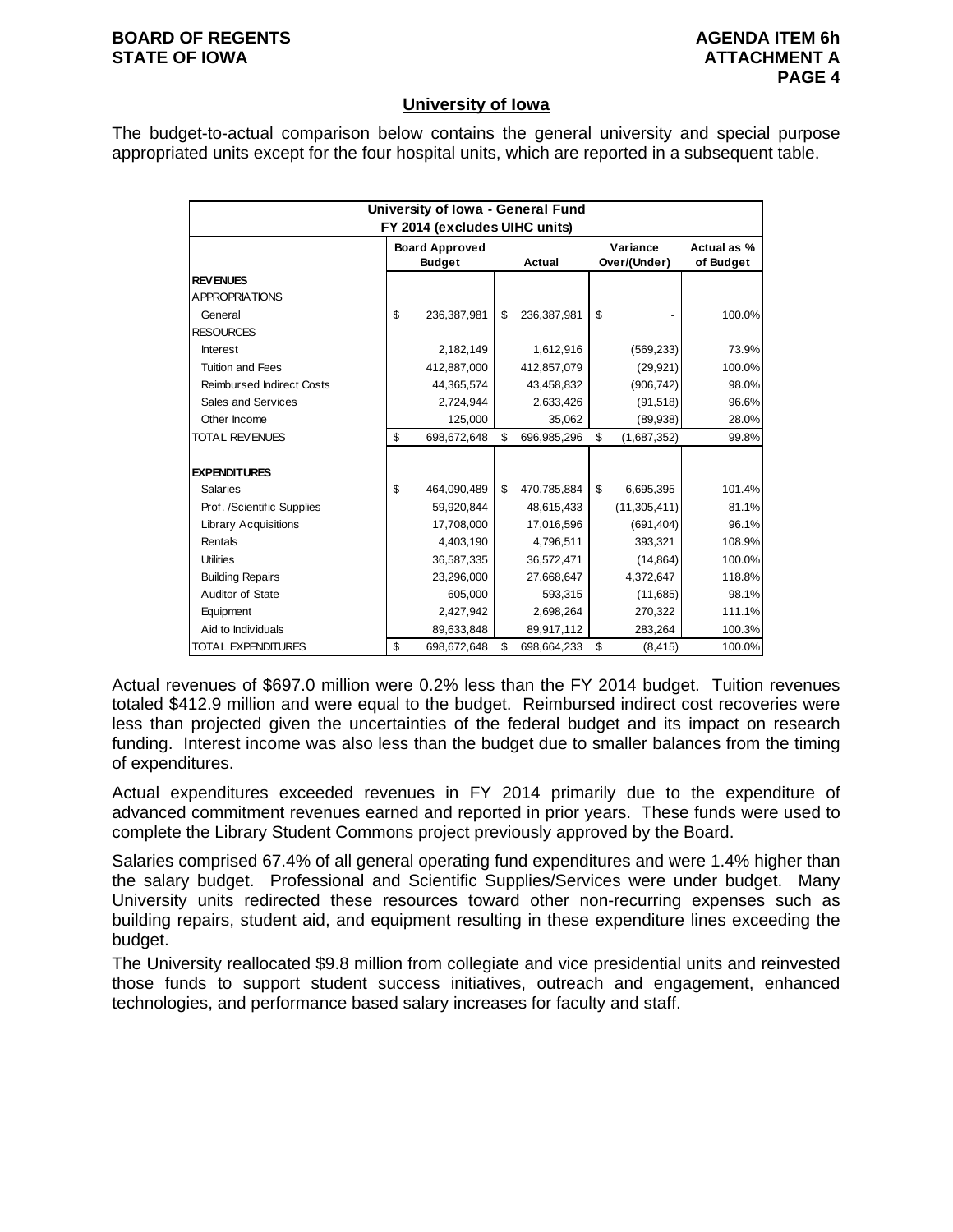#### **BOARD OF REGENTS BOARD OF REGENTS** STATE OF IOWA **ATTACHMENT A**

The following provides a consolidated five-year history of actual revenues and expenditures from the general university and special purpose units (does not include the four hospital units). Total revenue growth during the five-year period is primarily from the increase in tuition revenue from higher nonresident enrollments.

|                                  | University of Iowa - General Operating Fund |             |    |             |    |             |    |             |    |             |  |  |  |
|----------------------------------|---------------------------------------------|-------------|----|-------------|----|-------------|----|-------------|----|-------------|--|--|--|
| FY 2010 - FY 2014                |                                             |             |    |             |    |             |    |             |    |             |  |  |  |
|                                  |                                             | FY 2010     |    | FY 2011     |    | FY 2012     |    | FY 2013     |    | FY 2014     |  |  |  |
| <b>University Approp. Units</b>  |                                             |             |    |             |    |             |    |             |    |             |  |  |  |
| <b>REVENUES</b>                  |                                             |             |    |             |    |             |    |             |    |             |  |  |  |
| <b>General Appropriations</b>    | \$                                          | 236,681,950 | \$ | 231,586,438 | \$ | 219,619,463 | \$ | 227,944,592 | \$ | 236,387,981 |  |  |  |
| <b>ARRA State-Stabilization</b>  |                                             | 35,393,382  |    |             |    |             |    |             |    |             |  |  |  |
| <b>RESOURCES</b>                 |                                             |             |    |             |    |             |    |             |    |             |  |  |  |
| <b>Interest</b>                  |                                             | 2,167,711   |    | 1,722,877   |    | 1,636,760   |    | 1,875,974   |    | 1,612,916   |  |  |  |
| <b>Tuition and Fees</b>          |                                             | 299,505,345 |    | 335,272,910 |    | 366,397,221 |    | 385,329,989 |    | 412,857,079 |  |  |  |
| <b>Reimbursed Indirect Costs</b> |                                             | 50,872,224  |    | 51,844,960  |    | 47,973,649  |    | 46,199,711  |    | 43,458,832  |  |  |  |
| Sales and Services               |                                             | 3,051,924   |    | 2,336,210   |    | 2,514,087   |    | 2,602,517   |    | 2,633,426   |  |  |  |
| Other Income                     |                                             | 185,850     |    | 124,502     |    | 120,162     |    | 40,655      |    | 35,062      |  |  |  |
| <b>TOTAL REVENUES</b>            | \$                                          | 627,858,386 | \$ | 622,887,897 | \$ | 638,261,342 | \$ | 663,993,438 | \$ | 696,985,296 |  |  |  |
| <b>EXPENDITURES</b>              |                                             |             |    |             |    |             |    |             |    |             |  |  |  |
| <b>Salaries</b>                  | \$                                          | 438,587,243 | \$ | 423,332,774 | \$ | 439,903,989 | \$ | 456,174,609 | \$ | 470,785,884 |  |  |  |
| Prof. /Scientific Supplies       |                                             | 35,386,816  |    | 37,101,537  |    | 40,215,585  |    | 41,079,316  |    | 48,615,433  |  |  |  |
| <b>Library Acquisitions</b>      |                                             | 14,691,588  |    | 15,755,140  |    | 15,866,309  |    | 16,975,173  |    | 17,016,596  |  |  |  |
| Rentals                          |                                             | 5,919,827   |    | 3,360,269   |    | 4,212,760   |    | 5,109,704   |    | 4,796,511   |  |  |  |
| <b>Utilities</b>                 |                                             | 32,182,585  |    | 33,427,427  |    | 35,432,308  |    | 35,860,503  |    | 36,572,471  |  |  |  |
| <b>Building Repairs</b>          |                                             | 17,238,167  |    | 25,463,722  |    | 15,400,048  |    | 28,617,655  |    | 27,668,647  |  |  |  |
| Auditor of State                 |                                             | 586,677     |    | 549,820     |    | 565,595     |    | 596,945     |    | 593,315     |  |  |  |
| Equipment                        |                                             | 11,373,671  |    | 10,298,430  |    | 8,737,521   |    | 2,025,762   |    | 2,698,264   |  |  |  |
| Aid to Individuals               |                                             | 62,826,037  |    | 72,163,373  |    | 80,182,770  |    | 84,119,291  |    | 89,917,112  |  |  |  |
| <b>TOTAL EXPENDITURES</b>        | \$                                          | 618,792,611 | \$ | 621,452,492 | \$ | 640,516,885 | \$ | 670,558,958 | \$ | 698,664,233 |  |  |  |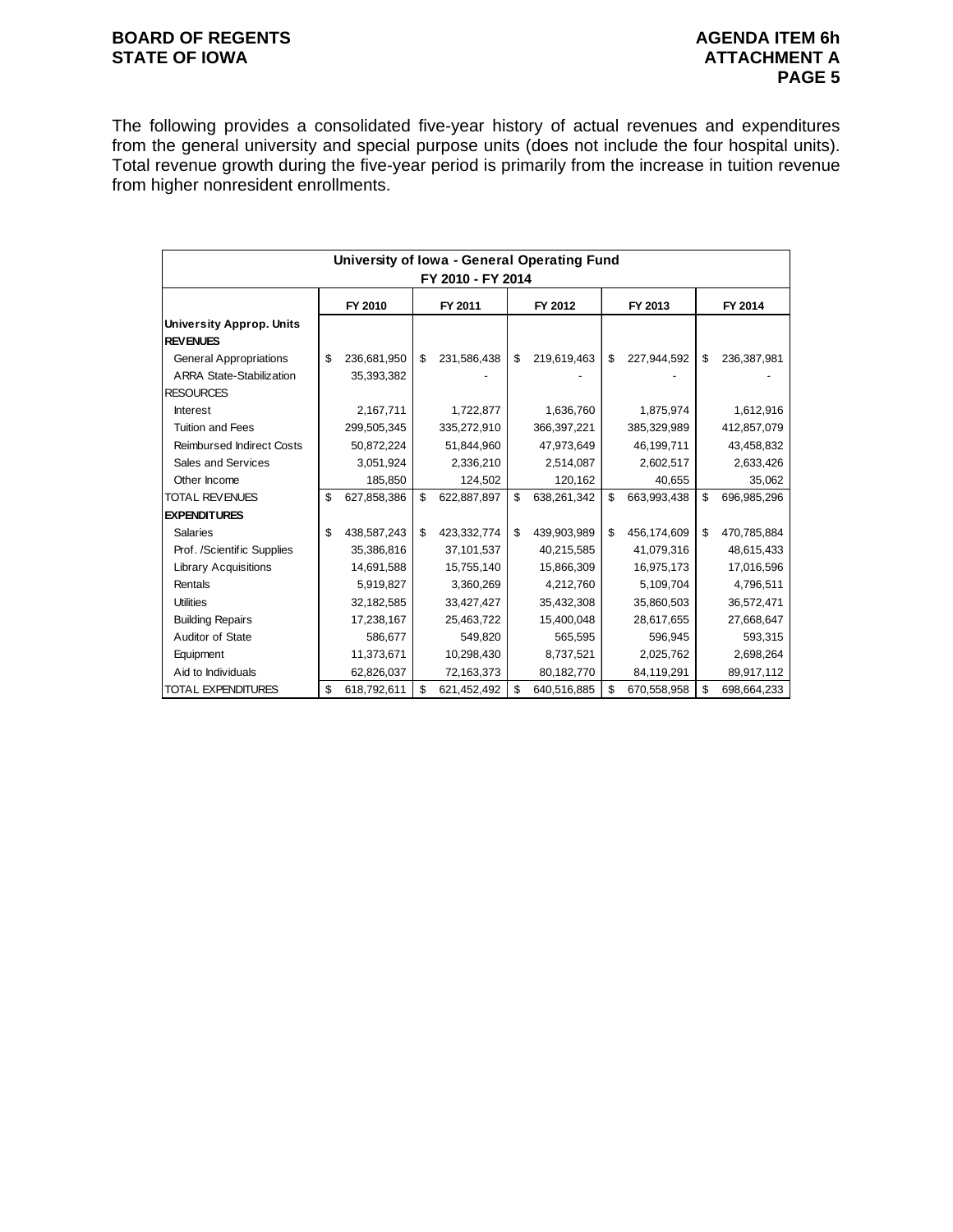#### **BOARD OF REGENTS AGENUS AGENDA ITEM 6h STATE OF IOWA ATTACHMENT A**

The table below contains the FY 2014 budget-to-actual consolidated comparison for UIHC, Psychiatric Hospital, Specialized Child Health Services, and the Center for Disabilities and Development. Actual revenues and expenditures for the Health Care Units were 4% over the budget.

|                                  |                       |                   |                      | University of Iowa - Health Care Units |  |  |  |  |  |  |  |  |  |  |  |
|----------------------------------|-----------------------|-------------------|----------------------|----------------------------------------|--|--|--|--|--|--|--|--|--|--|--|
|                                  | FY 2014               |                   |                      |                                        |  |  |  |  |  |  |  |  |  |  |  |
|                                  | <b>Board Approved</b> |                   | Variance             | Actual as %                            |  |  |  |  |  |  |  |  |  |  |  |
|                                  | <b>Budget</b>         | Actual            | Over/(Under)         | of Budget                              |  |  |  |  |  |  |  |  |  |  |  |
| <b>REVENUES</b>                  |                       |                   |                      |                                        |  |  |  |  |  |  |  |  |  |  |  |
| Appropriations                   | \$<br>42,419,548      | \$<br>37,379,853  | \$<br>(5,039,695)    | 88.1%                                  |  |  |  |  |  |  |  |  |  |  |  |
| <b>Interest</b>                  | 17,713,824            | 18,227,613        | 513,789              | 102.9%                                 |  |  |  |  |  |  |  |  |  |  |  |
| <b>Reimbursed Indirect Costs</b> | 5,393,932             | 5,664,929         | 270,997              | 105.0%                                 |  |  |  |  |  |  |  |  |  |  |  |
| Sales and Services               | 1,024,655,357         | 1,073,545,144     | 48,889,787           | 104.8%                                 |  |  |  |  |  |  |  |  |  |  |  |
| Other Income                     | 5,888,923             | 5,432,332         | (456, 591)           | 92.2%                                  |  |  |  |  |  |  |  |  |  |  |  |
| <b>TOTAL REVENUES</b>            | \$<br>1,096,071,584   | \$1,140,249,871   | \$<br>44,178,287     | 104.0%                                 |  |  |  |  |  |  |  |  |  |  |  |
|                                  |                       |                   |                      |                                        |  |  |  |  |  |  |  |  |  |  |  |
| <b>EXPENDITURES</b>              |                       |                   |                      |                                        |  |  |  |  |  |  |  |  |  |  |  |
| <b>Salaries</b>                  | \$<br>698,877,616     | 677,027,464<br>\$ | \$<br>(21, 850, 152) | 96.9%                                  |  |  |  |  |  |  |  |  |  |  |  |
| Prof. /Scientific Supplies       | 361,677,104           | 424,186,600       | 62,509,496           | 117.3%                                 |  |  |  |  |  |  |  |  |  |  |  |
| Rentals                          | 4,000,140             | 4,551,992         | 551,852              | 113.8%                                 |  |  |  |  |  |  |  |  |  |  |  |
| <b>Utilities</b>                 | 30,423,146            | 29,674,285        | (748, 861)           | 97.5%                                  |  |  |  |  |  |  |  |  |  |  |  |
| <b>Building Repairs</b>          | 1,093,578             | 2,472,266         | 1,378,688            | 226.1%                                 |  |  |  |  |  |  |  |  |  |  |  |
| Aid to Individuals               |                       | 1,064,121         | 1,064,121            |                                        |  |  |  |  |  |  |  |  |  |  |  |
| TOTAL EXPENDITURES               | \$<br>1,096,071,584   | \$1,138,976,728   | \$<br>42,905,144     | 103.9%                                 |  |  |  |  |  |  |  |  |  |  |  |

### Revenue Variances

- A FY 2014 supplemental appropriation was provided to the support IowaCare patients through the end of December 2013, when the program was terminated. Fewer patients were enrolled in the program during this time period and less funding was needed.
- The termination of Iowa Care program contributed to lower overall volumes compared to budget for acute patient admissions (1.3% below), inpatient and outpatient surgical procedures (0.9% below) and emergency treatment center visits (10.1% below). However, a change in payor mix resulted in increased revenue due to a shift in patients from Iowa Care and Medicaid to commercial insurance payers.

### Expense Variances

- The lower than budgeted patient volumes resulted in labor costs under budget. In addition to volumes under budget, a concerted effort to monitor and manage labor costs was utilized to minimize the need for additional staffing while providing safe and high quality patient care services. All new position requests and requests to fill vacant positions were reviewed by a multi-disciplinary Hiring Board.
- Although certain patient volumes were below budgeted volumes, increased costs over budget occurred in patient care related medical supplies, drugs and purchased services. Increased supply use of medical implants, robotic surgery supplies and other patient care supplies also contributed to the variance.
- The need for non-capital building repairs varies annually and is impacted by the availability of resources. In FY2014, various non-recurring building repairs were able to be addressed.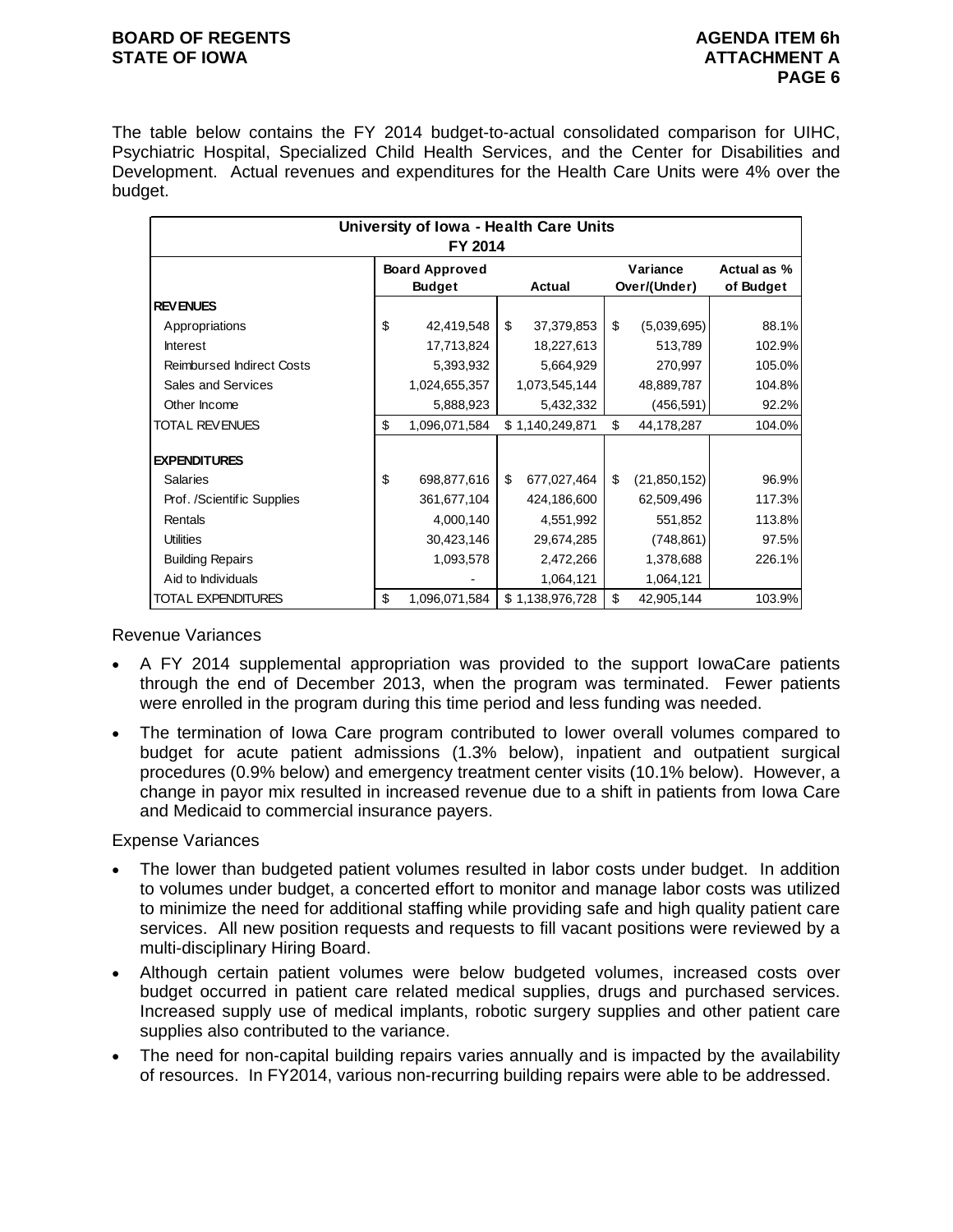#### **BOARD OF REGENTS BOARD OF REGENTS** STATE OF IOWA **ATTACHMENT A**

The following provides a consolidated five-year history of actual revenues and expenditures from the four hospital units. Beginning in FY 2013, the University performed a review of health care unit revenue and expense reporting which resulted in the segregation of interest income and some expense lines.

|                                  | University of Iowa - Health Care Units |             |    |                   |    |             |    |                 |                 |  |  |  |  |  |
|----------------------------------|----------------------------------------|-------------|----|-------------------|----|-------------|----|-----------------|-----------------|--|--|--|--|--|
|                                  |                                        |             |    | FY 2010 - FY 2014 |    |             |    |                 |                 |  |  |  |  |  |
|                                  |                                        | FY 2010     |    | FY 2011           |    | FY 2012     |    | FY 2013         | FY 2014         |  |  |  |  |  |
| <b>REVENUES</b>                  |                                        |             |    |                   |    |             |    |                 |                 |  |  |  |  |  |
| Appropriations                   | \$                                     | 59,852,785  | \$ | 79,159,331        | \$ | 70,993,368  | \$ | 82,323,249      | \$37,379,853    |  |  |  |  |  |
| <b>Federal Support</b>           |                                        | 712,900     |    | 1,774,990         |    | 3,148,841   |    |                 |                 |  |  |  |  |  |
| Interest*                        |                                        |             |    |                   |    |             |    | 17,176,886      | 18,227,613      |  |  |  |  |  |
| <b>Reimbursed Indirect Costs</b> |                                        | 5,301,879   |    | 5,453,806         |    | 5,077,189   |    | 5,430,143       | 5,664,929       |  |  |  |  |  |
| Sales and Services               |                                        | 763,845,872 |    | 813,404,161       |    | 891,360,602 |    | 916,390,538     | 1,073,545,144   |  |  |  |  |  |
| Other Income                     |                                        | 764,759     |    | 2,019,494         |    | 11,883,189  |    | 7,313,616       | 5,432,332       |  |  |  |  |  |
| <b>TOTAL REVENUES</b>            | \$                                     | 830,478,195 | \$ | 901,811,782       | \$ | 982,463,189 |    | \$1,028,634,432 | \$1,140,249,871 |  |  |  |  |  |
| <b>EXPENDITURES</b>              |                                        |             |    |                   |    |             |    |                 |                 |  |  |  |  |  |
| <b>Salaries</b>                  | \$                                     | 546,527,163 | \$ | 572,396,446       | \$ | 627,352,532 | \$ | 660,304,318     | \$677,027,464   |  |  |  |  |  |
| Prof. /Scientific Supplies       |                                        | 253,798,794 |    | 297,593,749       |    | 322,135,680 |    | 331,305,307     | 424,186,600     |  |  |  |  |  |
| Rentals                          |                                        | 5,493,726   |    | 6,352,795         |    | 4,260,948   |    | 5,141,650       | 4,551,992       |  |  |  |  |  |
| <b>Utilities</b>                 |                                        | 24,767,378  |    | 25,805,003        |    | 28,512,198  |    | 29,624,767      | 29,674,285      |  |  |  |  |  |
| <b>Building Repairs</b>          |                                        |             |    |                   |    |             |    | 1,721,080       | 2,472,266       |  |  |  |  |  |
| Auditor of State                 |                                        |             |    |                   |    |             |    | 73,620          |                 |  |  |  |  |  |
| Equipment                        |                                        | 8,124       |    | 24,480            |    |             |    |                 |                 |  |  |  |  |  |
| Aid to Individuals               |                                        |             |    |                   |    |             |    | 464,377         | 1,064,121       |  |  |  |  |  |
| <b>TOTAL EXPENDITURES</b>        | \$                                     | 830,595,185 | \$ | 902,172,473       | \$ | 982,261,358 |    | \$1,028,635,119 | \$1,138,976,728 |  |  |  |  |  |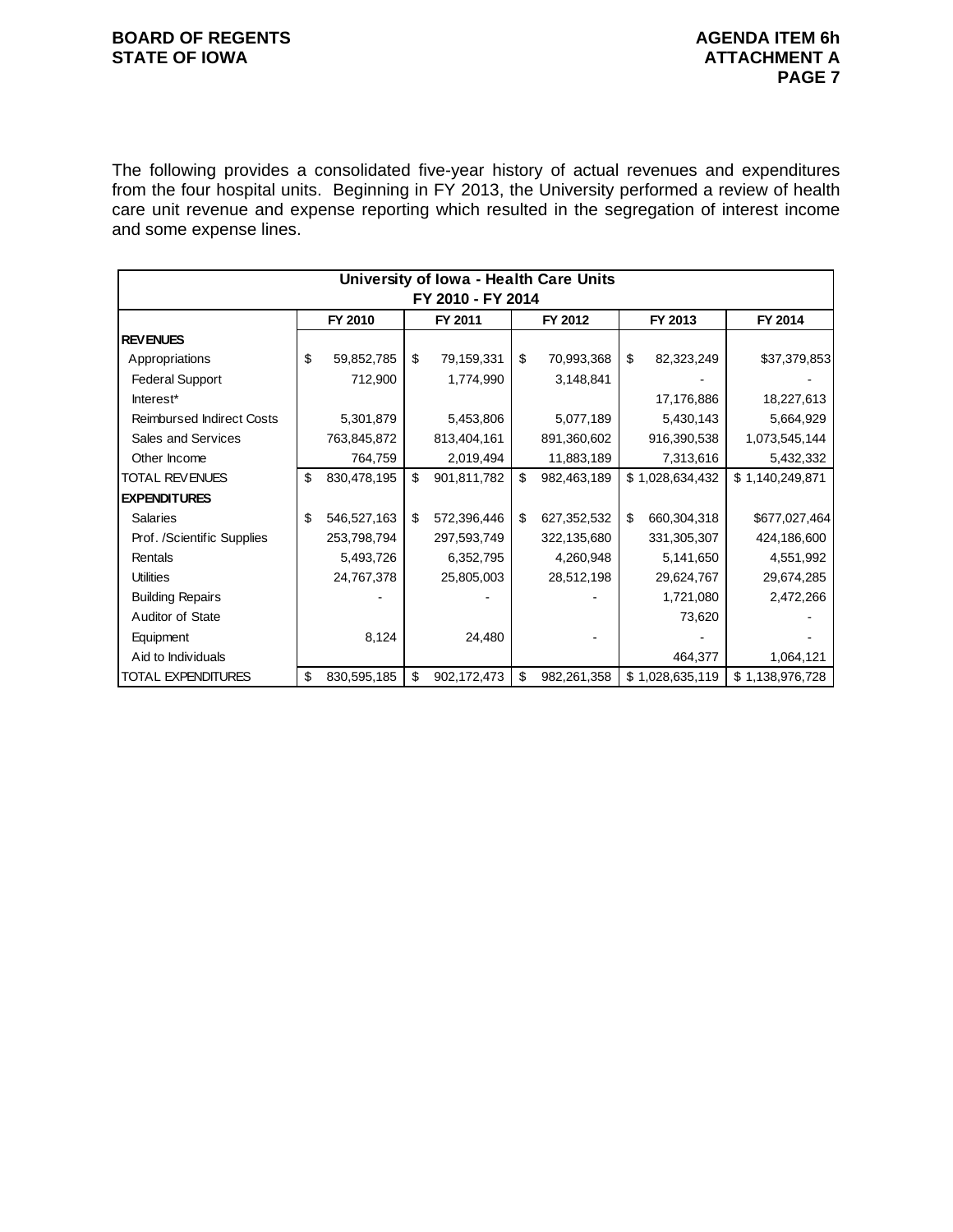# **BOARD OF REGENTS**<br> **BOARD OF REGENTS**<br> **BOARD OF IOWA**<br> **ATTACHMENT A**

#### **UNIVERSITY OF IOWA ATHLETICS**

|                                                               | FY 2014 Budget                | FY 2014 Actuals                | Variance                   |
|---------------------------------------------------------------|-------------------------------|--------------------------------|----------------------------|
| <b>INCOME:</b>                                                |                               |                                |                            |
| <b>Men's Sports</b>                                           |                               |                                |                            |
| Football                                                      | \$<br>21,363,371              | \$<br>21,422,633               | \$<br>59,262               |
| <b>Basketball</b>                                             | 3,210,935                     | 4,119,627                      | 908,692                    |
| Wrestling                                                     | 475,000                       | 670,479                        | 195,479                    |
| All Other                                                     | 12,000                        | 22,781                         | 10,781                     |
| <b>Total Men's Sports</b>                                     | \$<br>25,061,306              | \$<br>26,235,520               | $\overline{\$}$ 1,174,214  |
| <b>Women's Sports</b>                                         |                               |                                |                            |
| <b>Basketball</b>                                             | \$<br>185,000                 | \$<br>198,096                  | \$<br>13,096               |
| Volleyball                                                    | 13,000                        | 18,917                         | 5,917                      |
| All Other                                                     | 13,000                        | 15,883                         | 2,883                      |
| <b>Total Women's Sports</b>                                   | \$<br>211,000                 | \$<br>232,896                  | \$<br>21,896               |
| <b>Other Income</b>                                           |                               |                                |                            |
| <b>Facility Debt Service/Student Fees</b>                     | \$<br>650,000                 | \$<br>683,917                  | \$<br>33,917               |
| Learfield Multi Media Contract Income                         | 5,707,000                     | 5,523,884                      | (183, 116)                 |
| <b>Athletic Conference</b>                                    | 25,455,000                    | 26,446,785                     | 991,785                    |
| <b>Interest</b>                                               | 500,000                       | 671,307                        | 171,307                    |
| <b>Foundation Support</b>                                     | 12,888,090                    | 12,635,083                     | (253,007)                  |
| Foundation Premium Seat Revenue                               | 8,038,500                     | 8,386,829                      | 348,329                    |
| Novelties--Bookstore                                          | 3,090,000                     | 3,372,530                      | 282,530                    |
| General Income                                                | 2,692,435                     | 3,152,513                      | 460,078                    |
| <b>Total Other Income</b>                                     | \$<br>59,021,025              | \$<br>60,872,848               | \$1,851,823                |
| <b>TOTAL INCOME</b>                                           | \$<br>84,293,331              | \$<br>87,341,264               | \$<br>3,047,933            |
|                                                               |                               |                                |                            |
| <b>EXPENSES:</b>                                              |                               |                                |                            |
| <b>Men's Sports</b>                                           |                               |                                |                            |
| Football                                                      | \$<br>18,327,693              | \$<br>19,244,171               | \$<br>916,478              |
| <b>Basketball</b>                                             | 5,108,665                     | 5,272,626                      | 163,961                    |
| Wrestling                                                     | 1,278,639                     | 1,348,863                      | 70,224                     |
| <b>Other Sports</b><br><b>Total Men's Sports</b>              | \$<br>4,392,744<br>29,107,741 | \$<br>4,629,724<br>30,495,384  | \$<br>236,980<br>1,387,643 |
|                                                               |                               |                                |                            |
| <b>Women's Sports</b>                                         |                               |                                |                            |
| <b>Basketball</b>                                             | \$3,629,530                   | \$<br>3,537,363                | \$<br>(92, 167)            |
| Volleyball                                                    | 1,277,035                     | 1,332,239                      | 55,204                     |
| <b>Other Sports</b><br><b>Total Women's Sports</b>            | \$<br>8,489,052<br>13,395,617 | \$<br>8,803,090<br>13,672,692  | \$<br>314,038<br>277,075   |
|                                                               |                               |                                |                            |
| <b>Other Expenses</b>                                         |                               |                                |                            |
| <b>Training Services</b>                                      | \$<br>1,645,126               | \$<br>1,651,932                | \$<br>6,806                |
| Sports Information                                            | 655,674                       | 663,549                        | 7,875                      |
| Admin. & General Expenses                                     | 10,498,064                    | 10,867,746                     | 369,682                    |
| <b>Facility Debt Service</b>                                  | 16,380,966                    | 16,337,756                     | (43, 210)                  |
| Transfer for New Facility Costs & Reserves                    | 1,000,000                     | 1,000,000                      |                            |
| Academic & Counseling                                         | 1,868,055                     | 1,869,201                      | 1,146                      |
| <b>Buildings &amp; Grounds</b><br><b>Total Other Expenses</b> | \$<br>9,742,088<br>41,789,973 | \$<br>10,783,004<br>43,173,188 | 1,040,916                  |
|                                                               |                               |                                | \$1,383,215                |
| <b>TOTAL EXPENSE</b>                                          | \$<br>84,293,331              | \$<br>87,341,264               | \$<br>3,047,933            |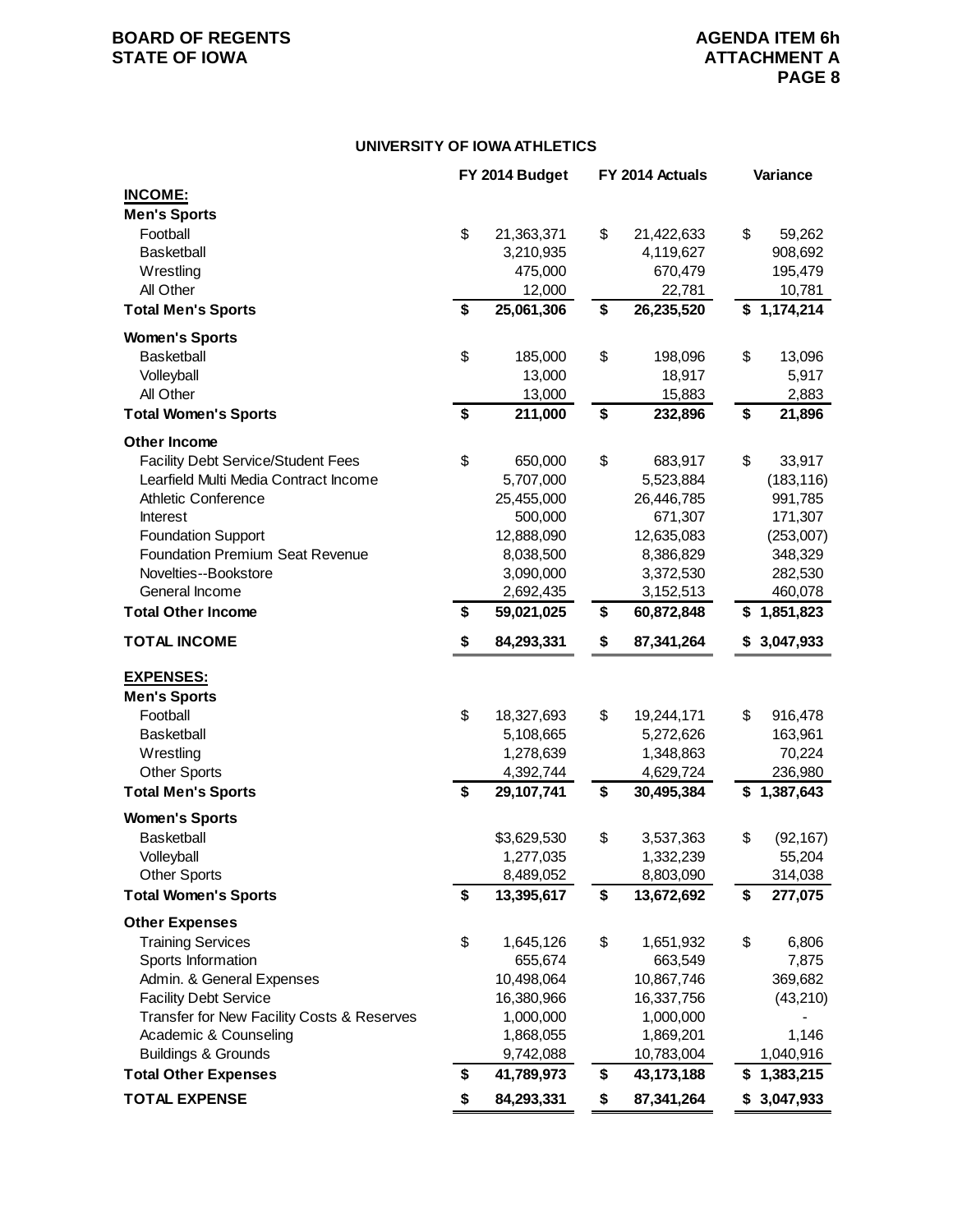The following describes the budget-to-actual revenue and expense variances for SUI Athletics as shown on the previous page.

Revenue Variances

- Men's basketball revenue was above budget due to additional revenue from home game ticket sales.
- Athletic Conference revenues were higher than the budget from additional football bowl game and television distributions, and supplemental NCAA distributions.
- General income exceeded the budget from higher than projected concession sales and a signing bonus from a contract extension with a seat cushion vendor.

Expense Variances

- Football expenses were higher than budgeted due primarily to a greater nonresident/resident mix of scholarship athletes.
- Administrative expenses were above budget because of higher postseason travel costs, interview and relocation expenses for incoming staff, and supplemental postseason compensation.
- Building and Grounds expenses were higher than projected due to higher than expected utility, maintenance, and custodial service costs for Carver Hawkeye Arena and Kinnick Stadium.

The following provides a 5-year history of actual revenues and expenditures for SUI Athletics. Athletics is fully self-supporting and receives no general university support.

|                            |    |            |    | University of Iowa Athletics |    |            |    |            |    |            |  |  |
|----------------------------|----|------------|----|------------------------------|----|------------|----|------------|----|------------|--|--|
| FY 2010-FY 2014            |    |            |    |                              |    |            |    |            |    |            |  |  |
|                            |    | FY 2010    |    | FY 2011                      |    | FY 2012    |    | FY 2013    |    | FY 2014    |  |  |
| Revenues                   |    |            |    |                              |    |            |    |            |    |            |  |  |
| Sports Income              | \$ | 22,362,821 | \$ | 23,696,710                   | \$ | 25,064,659 | \$ | 27,527,779 | \$ | 26,468,416 |  |  |
| Alumni / Foundation /      |    |            |    |                              |    |            |    |            |    |            |  |  |
| Corp Support / Sponsorship |    | 13,135,009 |    | 13,868,807                   |    | 15,078,846 |    | 13,911,270 |    | 21,021,912 |  |  |
| Athletic Conference /      |    |            |    |                              |    |            |    |            |    |            |  |  |
| <b>NCAA Support</b>        |    | 20,019,049 |    | 21,967,980                   |    | 23,795,775 |    | 24,792,990 |    | 26,446,785 |  |  |
| <b>Student Fees</b>        |    | 525,707    |    | 564,680                      |    | 543,574    |    | 678,842    |    | 683,917    |  |  |
| Other Income               |    | 10,739,480 |    | 11,481,810                   |    | 12,322,266 |    | 12,465,922 |    | 12,720,234 |  |  |
| Total Income               | \$ | 66,782,066 | \$ | 71,579,987                   | \$ | 76,805,120 | \$ | 79,376,803 | \$ | 87,341,264 |  |  |
| Expenses                   |    |            |    |                              |    |            |    |            |    |            |  |  |
| Men's Sports               | \$ | 25,164,180 | \$ | 25,776,573                   | \$ | 27,011,895 | \$ | 29,335,371 | \$ | 30,495,384 |  |  |
| Women's Sports             |    | 10,624,206 |    | 11,487,092                   |    | 12,304,626 |    | 12,784,396 |    | 13,672,692 |  |  |
| Other Expenses             |    | 30,993,680 |    | 34,316,322                   |    | 37,488,599 |    | 37,257,036 |    | 43,173,188 |  |  |
| Total Expenses             | \$ | 66,782,066 | S  | 71,579,987                   | \$ | 76,805,120 | \$ | 79,376,803 | \$ | 87,341,264 |  |  |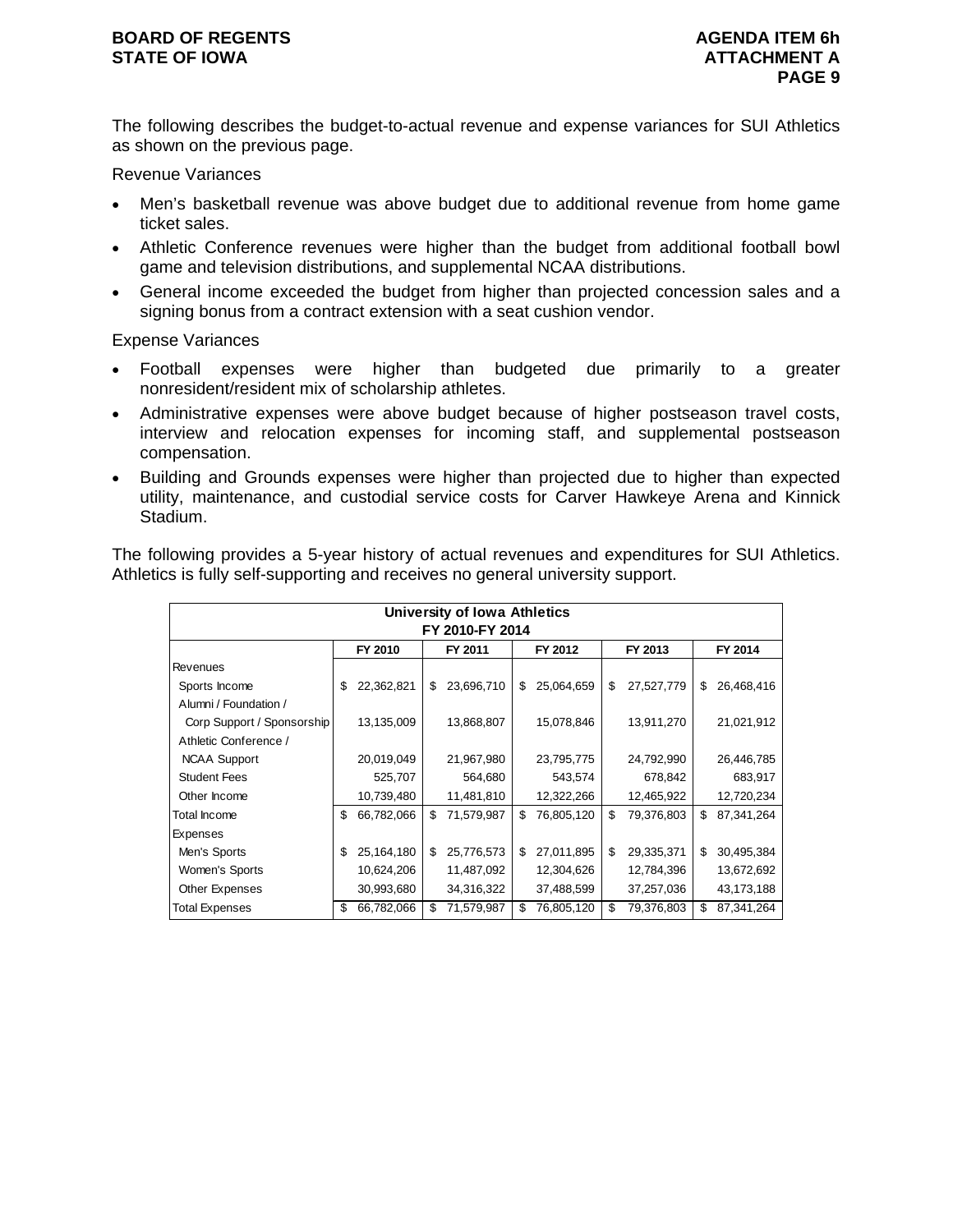| University of Iowa Residence System - FY 2014 |                                                                |              |             |        |  |  |  |  |  |  |  |
|-----------------------------------------------|----------------------------------------------------------------|--------------|-------------|--------|--|--|--|--|--|--|--|
|                                               | Variance<br><b>Budget</b><br>Actual<br>Percent<br>Over/(Under) |              |             |        |  |  |  |  |  |  |  |
| Revenues                                      | \$68,309.504                                                   | \$68,725,380 | \$415.876   | 100.6% |  |  |  |  |  |  |  |
| Expenditures                                  | 52.639.643                                                     | 52.044.867   | (\$594,776) | 98.9%  |  |  |  |  |  |  |  |
| Debt Service                                  | 6.663.750                                                      | 6.940.926    | \$277,176   | 104.2% |  |  |  |  |  |  |  |
| <b>Mandatory Transfers</b>                    | 600,000                                                        | 600.000      |             | 100.0% |  |  |  |  |  |  |  |
| Net Revenues                                  | 8,406,111                                                      | 9,139,587    | \$733.476   | 108.7% |  |  |  |  |  |  |  |
| Net Revenues as % of Gross Revenue            | 12.3%                                                          | 13.3%        |             |        |  |  |  |  |  |  |  |

Revenues from the SUI Residence System were slightly higher than the budget (0.6%) primarily from higher than expected non-contract food sales. Actual contract residence hall room and board revenues and interest income were very close to budget.

Total expenditures were approximately \$0.6 million (1.1%) under budget. Salaries and benefit costs were less than budget primarily due to vacancies and turnover experienced throughout the year, primarily in the custodial and maintenance areas. The salary cost reductions were partially offset by higher utility expenses from increased steam and chilled water consumption throughout the system.

Debt service exceeded the budget since bonds for the new west campus residence hall were issued in the spring of 2014 but were budgeted for a summer 2014 issuance; thus interest payments began in FY 2014 rather than FY 2015 as originally budgeted. The new residence hall will house approximately 500 students beginning in Fall 2015.

| University of Iowa - Residence System<br>FY 2010 - FY 2014        |    |              |  |              |  |              |    |              |    |              |
|-------------------------------------------------------------------|----|--------------|--|--------------|--|--------------|----|--------------|----|--------------|
| FY 2014<br>FY 2010<br>FY 2011<br>FY 2012<br>FY 2013               |    |              |  |              |  |              |    |              |    |              |
| Revenues                                                          |    | \$49,470,939 |  | \$53,622,260 |  | \$64,390,761 |    | \$65,973,805 |    | \$68,725,380 |
| <b>Expenditures for Operations</b>                                |    | 34,899,205   |  | 37,808,037   |  | 48,295,519   |    | 50,624,106   |    | 52.044.867   |
| Debt Service and Mandatory Transfers                              |    | 5,603,144    |  | 5,388,061    |  | 5,303,627    |    | 5,969,285    |    | 7,540,926    |
| Net Revenues after Debt Service and<br><b>Mandatory Transfers</b> | \$ | 8,968,590    |  | \$10,426,162 |  | \$10,791,615 | \$ | 9,380,414    | \$ | 9.139.587    |
| Net Revenues as % of Gross Revenue                                |    | 18.1%        |  | 19.4%        |  | 16.8%        |    | 14.2%        |    | 13.3%        |

The residence system annual report is available in the Board Office and provides information on various aspects of the University of Iowa residence system for FY 2014. The report includes enrollment data, residence hall and apartment utilization, and financial information. The annual report also contains Fall 2014 enrollment and occupancy information. The table below reflects a slight decrease in Fall 2014 occupancy when compared to the previous year due to the closing of the remaining apartment units at Hawkeye Court at the close of the 2013-14 lease period.

| University of Iowa Residence System          |        |        |        |         |  |  |  |  |  |  |  |  |  |
|----------------------------------------------|--------|--------|--------|---------|--|--|--|--|--|--|--|--|--|
| % Change<br>Fall 2013<br>Fall 2014<br>Change |        |        |        |         |  |  |  |  |  |  |  |  |  |
| <b>Total University Enrollment</b>           | 31,065 | 31.387 | 322    | 1.0%    |  |  |  |  |  |  |  |  |  |
| Low er Division                              | 10,341 | 10.480 | 139    | 1.3%    |  |  |  |  |  |  |  |  |  |
| Low er Div as % of Total                     | 33.3%  | 33.4%  |        |         |  |  |  |  |  |  |  |  |  |
| <b>Total Occupancy</b>                       | 6.207  | 6.087  | $-120$ | $-1.9%$ |  |  |  |  |  |  |  |  |  |
| Occupancy as a                               |        |        |        |         |  |  |  |  |  |  |  |  |  |
| % of Enrollment                              | 20.0%  | 19.4%  |        |         |  |  |  |  |  |  |  |  |  |

The principal outstanding on dormitory revenue bonds for SUI as of June 30, 2014, was \$86.9 million (excludes July 1 principal payment). The Voluntary Reserve Fund balance totaled \$20.6 million at fiscal year-end.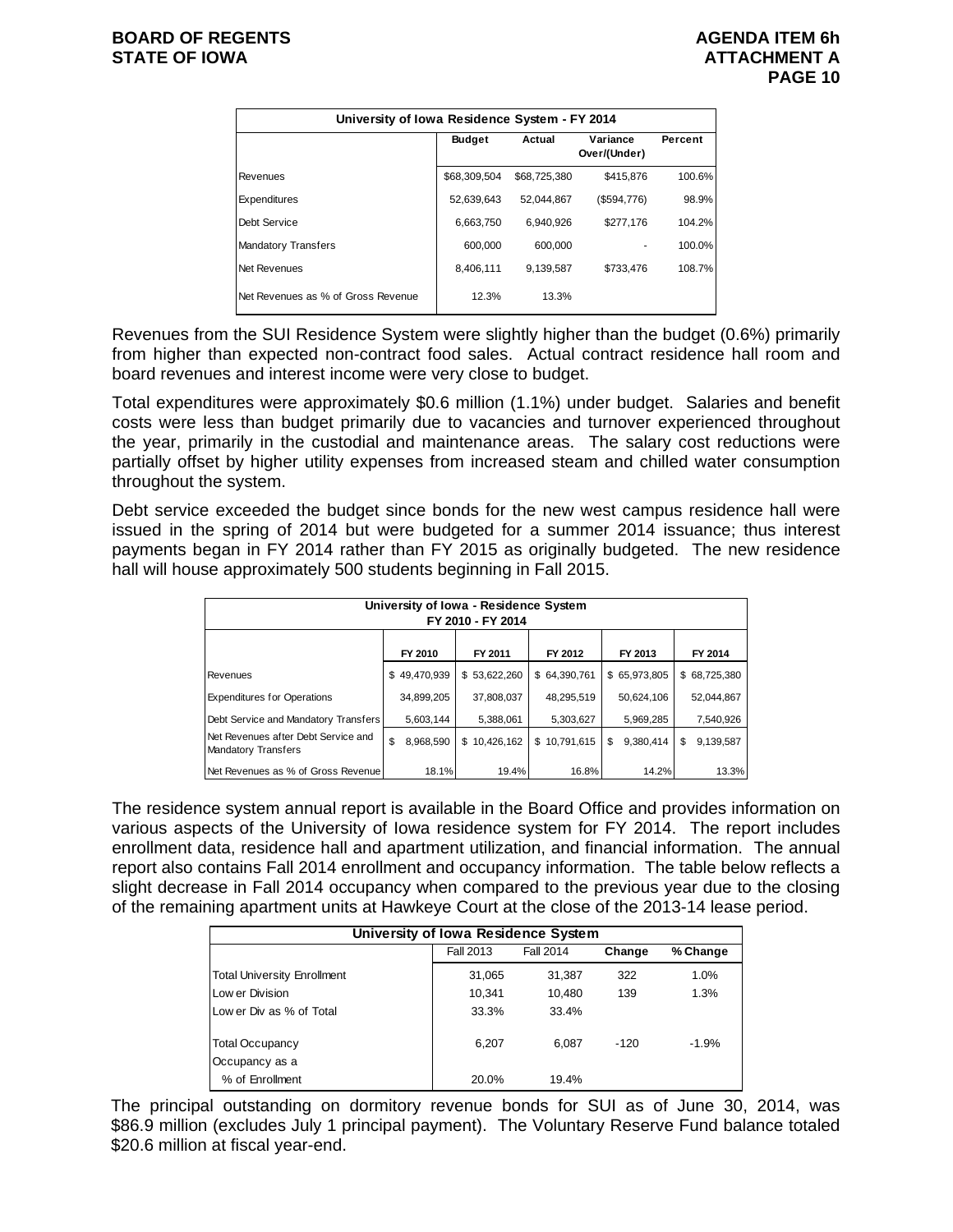#### **BOARD OF REGENTS AGENUS AGENDA ITEM 6h STATE OF IOWA** AND **ATTACHMENT B**

### **Iowa State University**

The budget-to-actual comparison below contains revenue and expenditure data for the general university and all special purpose appropriated units.

|                                  | Iowa State University - General Operating Fund<br>FY 2014 |                                                         |    |               |    |                          |                                 |  |  |  |
|----------------------------------|-----------------------------------------------------------|---------------------------------------------------------|----|---------------|----|--------------------------|---------------------------------|--|--|--|
|                                  |                                                           | <b>Board Approved</b><br><b>Actual</b><br><b>Budget</b> |    |               |    | Variance<br>Over/(Under) | Actual as % of<br><b>Budget</b> |  |  |  |
| <b>REVENUES</b>                  |                                                           |                                                         |    |               |    |                          |                                 |  |  |  |
| <b>APPROPRIATIONS</b>            |                                                           |                                                         |    |               |    |                          |                                 |  |  |  |
| General                          | \$                                                        | 236,122,151                                             |    | \$236,122,151 | \$ |                          | 100.0%                          |  |  |  |
| <b>RESOURCES</b>                 |                                                           |                                                         |    |               |    |                          |                                 |  |  |  |
| <b>Federal Support</b>           |                                                           | 12,942,000                                              |    | 12,942,000    |    |                          | 100.0%                          |  |  |  |
| <b>Interest</b>                  |                                                           | 2,750,000                                               |    | 2,726,976     |    | (23, 024)                | 99.2%                           |  |  |  |
| <b>Tuition and Fees</b>          |                                                           | 354,439,000                                             |    | 354,256,074   |    | (182, 926)               | 99.9%                           |  |  |  |
| <b>Reimbursed Indirect Costs</b> |                                                           | 19,390,600                                              |    | 18,988,034    |    | (402, 566)               | 97.9%                           |  |  |  |
| Sales and Services               |                                                           |                                                         |    |               |    |                          |                                 |  |  |  |
| Other Income                     |                                                           | 1,550,000                                               |    | 1,592,978     |    | 42,978                   | 102.8%                          |  |  |  |
| TOTAL REVENUES                   | \$                                                        | 627,193,751                                             | \$ | 626,628,213   | \$ | (565, 538)               | 99.9%                           |  |  |  |
|                                  |                                                           |                                                         |    |               |    |                          |                                 |  |  |  |
| <b>EXPENDITURES</b>              |                                                           |                                                         |    |               |    |                          |                                 |  |  |  |
| <b>Salaries</b>                  | \$                                                        | 413,493,900                                             | \$ | 405,528,523   | \$ | (7,965,377)              | 98.1%                           |  |  |  |
| Prof. /Scientific Supplies       |                                                           | 62,180,751                                              |    | 51,363,522    |    | (10, 817, 229)           | 82.6%                           |  |  |  |
| <b>Library Acquisitions</b>      |                                                           | 11,000,000                                              |    | 11,096,114    |    | 96.114                   | 100.9%                          |  |  |  |
| Rentals                          |                                                           | 1,708,000                                               |    | 1,339,866     |    | (368, 134)               | 78.4%                           |  |  |  |
| <b>Utilities</b>                 |                                                           | 29,081,700                                              |    | 28,287,869    |    | (793, 831)               | 97.3%                           |  |  |  |
| <b>Building Repairs</b>          |                                                           | 20,400,000                                              |    | 30,742,563    |    | 10,342,563               | 150.7%                          |  |  |  |
| Auditor of State                 |                                                           | 552.400                                                 |    | 452,377       |    | (100, 023)               | 81.9%                           |  |  |  |
| Equipment                        |                                                           | 4,515,000                                               |    | 7,211,378     |    | 2,696,378                | 159.7%                          |  |  |  |
| Aid to Individuals               |                                                           | 84,262,000                                              |    | 84,995,225    |    | 733,225                  | 100.9%                          |  |  |  |
| <b>TOTAL EXPENDITURES</b>        | \$                                                        | 627,193,751                                             |    | \$621,017,437 | \$ | (6, 176, 314)            | 99.0%                           |  |  |  |

The Board approved a revised FY 2014 operating budget for ISU in June 2014. The amended budget projected additional tuition revenue of \$9.9 million resulting from higher enrollments. Budgeted indirect cost revenues, interest, and other income were also amended for a total increase of \$3.05 million. Total operating revenues were within 0.1% of the amended budget.

Actual operating revenues exceeded expenditures in FY 2014. For FY 2014, the 2013 General Assembly appropriated \$7.5 million in one-time funds for the Bioeconomy Initiative which are not subject to reversion until the end of FY 2015. Approximately \$4.1 million of this funding will be spent during FY 2015. Similarly, the Nutrient Research Center has \$1.0 million remaining of a FY 2014 appropriation available to expend in FY 2015. The remaining revenues in excess of expenditures result in a modest increase in advance commitment funds available to support institutional goals in future years.

Actual General Operating Fund expenditures were within 1% of budget. Salary and wage costs comprised 65% of all general fund operating expenses and were slightly under budget due to lower than expected non-faculty salaries. Professional/Scientific supplies and services were expected to increase due to higher enrollments but came in under budget which allowed for additional resources to be directed toward building repair projects and needed equipment.

Reallocated resources during FY 2014 supported faculty hires in high-demand disciplines, research program enhancements, building repair, financial aid, and competitive compensation.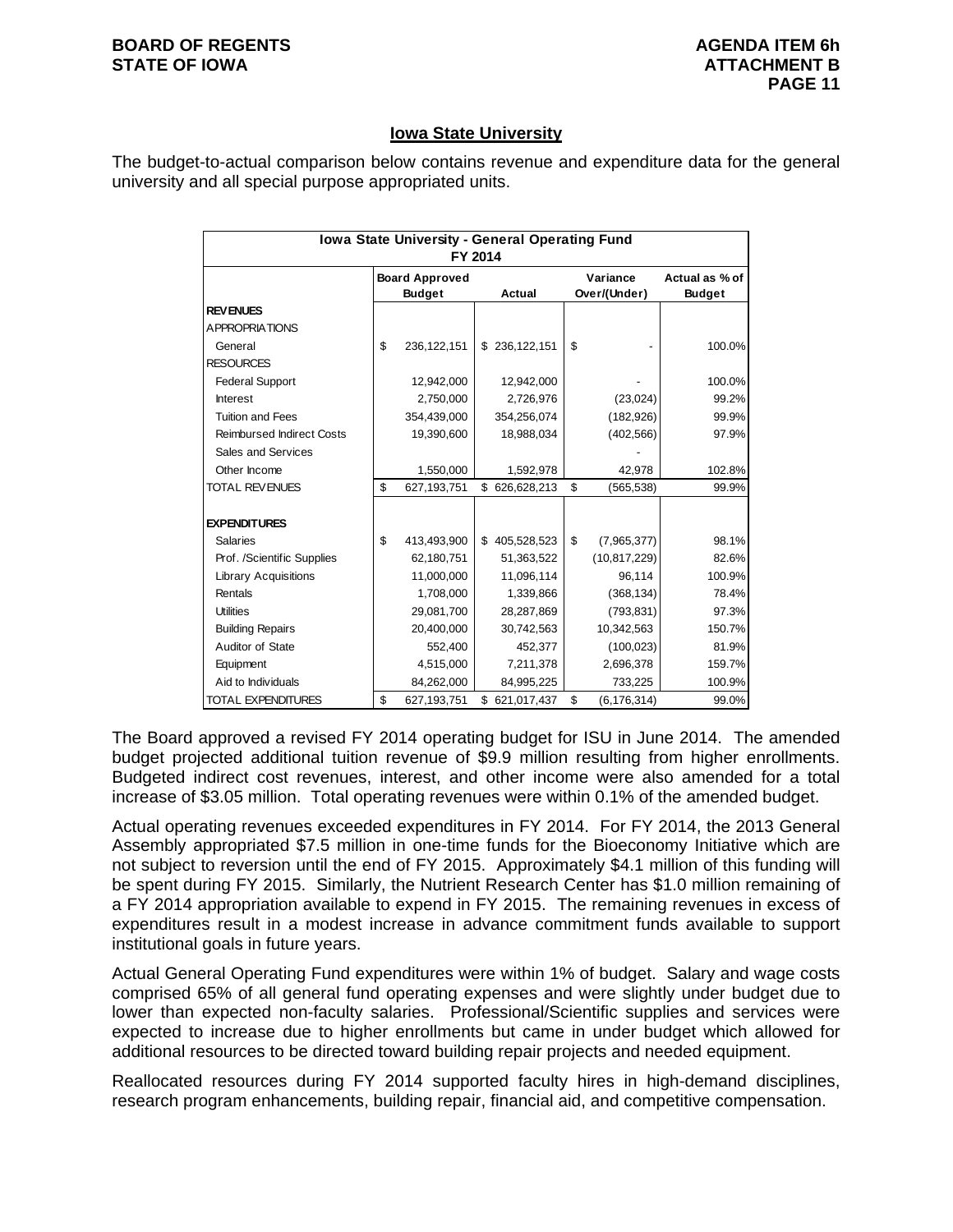#### **BOARD OF REGENTS BOARD OF REGENTS** STATE OF IOWA **ATTACHMENT B**

The following provides a consolidated five-year history of actual revenues and expenditures from the general university and all special purpose operating units. The increase in total revenues during the five-year period is due primarily from increased tuition revenue due to resident and nonresident enrollment growth during the five-year period.

|                                  | Iowa State University - General Operating Fund |                   |               |                   |                   |  |  |
|----------------------------------|------------------------------------------------|-------------------|---------------|-------------------|-------------------|--|--|
|                                  |                                                | FY 2010 - FY 2014 |               |                   |                   |  |  |
|                                  |                                                |                   |               |                   |                   |  |  |
|                                  | FY 2010                                        | FY 2011           | FY 2012       | FY 2013           | FY 2014           |  |  |
| <b>REVENUES</b>                  |                                                |                   |               |                   |                   |  |  |
| <b>APPROPRIATIONS</b>            |                                                |                   |               |                   |                   |  |  |
| <b>General Appropriations</b>    | \$231,209,458                                  | \$228,133,348     | \$216,625,997 | \$221,858,141     | 236,122,151<br>\$ |  |  |
| <b>ARRA-State Stabilization</b>  | 31,595,952                                     |                   |               |                   |                   |  |  |
| <b>RESOURCES</b>                 |                                                |                   |               |                   |                   |  |  |
| <b>Federal Support</b>           | 12,828,617                                     | 13,709,264        | 13,700,000    | 13,762,718        | 12,942,000        |  |  |
| <b>Interest</b>                  | 67.021                                         | 169,105           | 96,920        | 808,994           | 2,726,976         |  |  |
| <b>Tuition and Fees</b>          | 233,832,393                                    | 263,927,004       | 294,606,623   | 322,174,426       | 354,256,074       |  |  |
| <b>Reimbursed Indirect Costs</b> | 18,741,253                                     | 20,536,852        | 19,979,951    | 19,198,153        | 18,988,034        |  |  |
| Sales and Services               |                                                |                   |               |                   |                   |  |  |
| Other Income                     | 2,405,535                                      | 1,393,247         | 1,471,706     | 1,639,973         | 1,592,978         |  |  |
| <b>TOTAL REVENUES</b>            | \$530,680,229                                  | \$527,868,820     | \$546,481,197 | \$579,442,405     | \$<br>626,628,213 |  |  |
| <b>EXPENDITURES</b>              |                                                |                   |               |                   |                   |  |  |
| <b>Salaries</b>                  | \$360,260,250                                  | \$357,445,034     | \$366,115,250 | \$390,880,476     | 405,528,523<br>\$ |  |  |
| Prof. /Scientific Supplies       | 37,924,392                                     | 37,645,935        | 35,408,899    | 47,330,901        | 51,363,522        |  |  |
| <b>Library Acquisitions</b>      | 8,901,193                                      | 12,269,146        | 11,364,211    | 11,807,724        | 11,096,114        |  |  |
| Rentals                          | 1,524,447                                      | 1,556,130         | 1,444,841     | 1,469,577         | 1,339,866         |  |  |
| <b>Utilities</b>                 | 24,913,351                                     | 25,802,929        | 26,569,097    | 26,428,368        | 28,287,869        |  |  |
| <b>Building Repairs</b>          | 13,502,270                                     | 34,866,046        | 28,163,139    | 19,253,330        | 30,742,563        |  |  |
| Auditor of State                 | 442,769                                        | 423,804           | 412,423       | 509,028           | 452,377           |  |  |
|                                  | 7,779,668                                      | 4,164,335         | 5,509,651     | 4,379,149         | 7,211,378         |  |  |
| Equipment<br>Aid to Individuals  |                                                |                   |               |                   |                   |  |  |
|                                  | 57,073,187                                     | 63,823,890        | 71,111,750    | 76,458,571        | 84,995,225        |  |  |
| TOTAL EXPENDITURES               | \$512,321,527                                  | \$537,997,249     | \$546,099,261 | 578,517,124<br>\$ | \$<br>621,017,437 |  |  |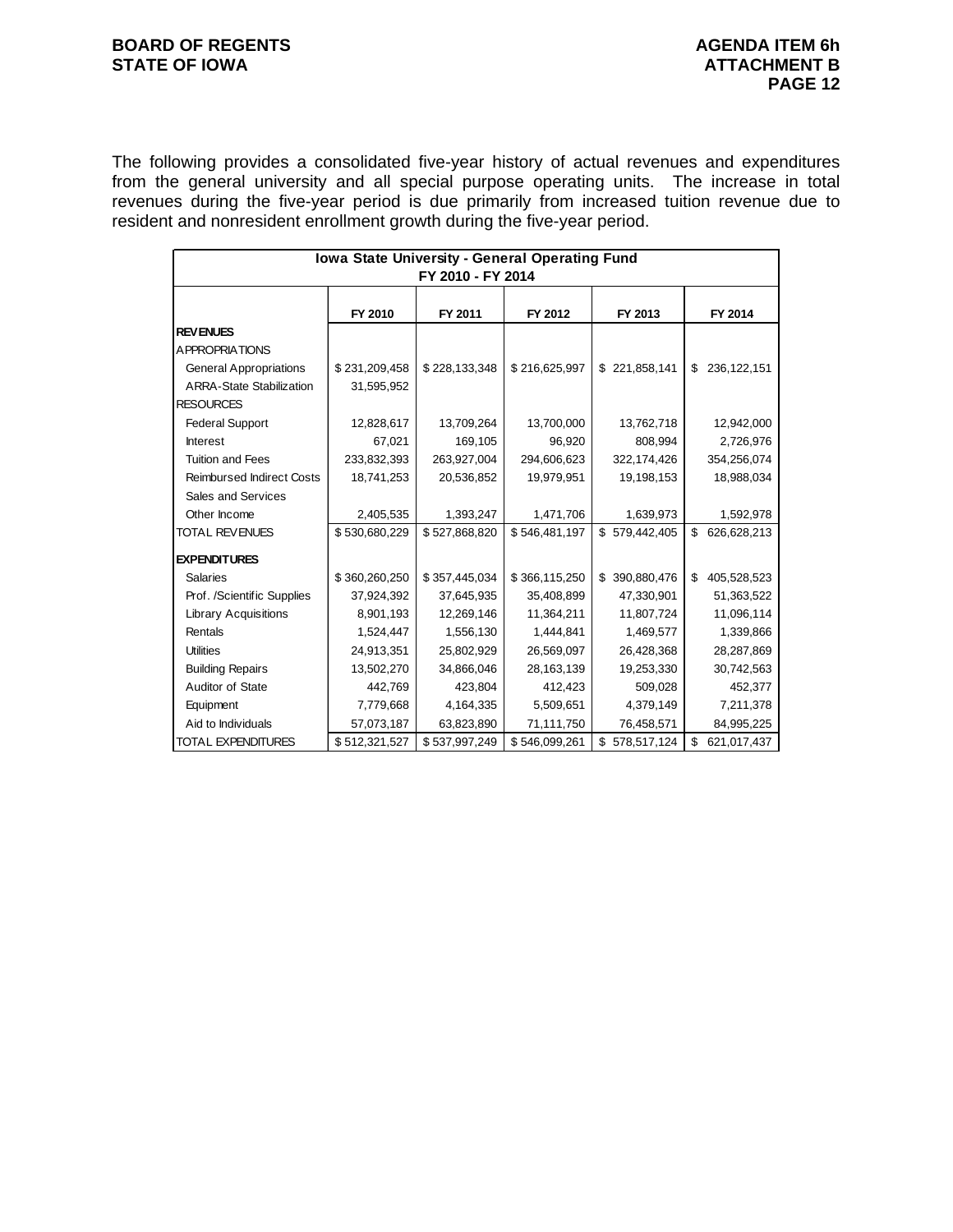# **BOARD OF REGENTS**<br> **BOARD OF REGENTS**<br> **BOARD OF IOWA**<br> **ATTACHMENT B**

### **ATTACHMENT B PAGE 13**

#### **IOWA STATE UNIVERSITY ATHLETICS**

| <b>INCOME</b>                        | FY 2014 Budget          | FY 2014 Actuals         | Variance              |
|--------------------------------------|-------------------------|-------------------------|-----------------------|
| Sports:<br>Football                  | \$                      | \$                      | \$                    |
| Men's Basketball                     | 10,107,205<br>3,100,000 | 10,000,245<br>3,381,032 | (106, 960)<br>281,032 |
| Women's Basketball                   | 500,000                 | 512,102                 | 12,102                |
|                                      |                         |                         |                       |
| Wrestling                            | 115,000                 | 150,110                 | 35,110                |
| <b>Other Sports</b>                  | 340,000                 | 374,676                 | 34,676                |
| <b>Subtotal</b>                      | \$<br>14,162,205        | \$<br>14,418,165        | \$<br>255,960         |
| <b>Other Income</b>                  |                         |                         |                       |
| <b>Big Twelve Conference/NCAA</b>    | \$<br>22,348,861        | \$<br>23,492,590        | \$<br>1,143,729       |
| Post-Season Revenue                  | 1,300,000               | 432,355                 | (867, 645)            |
| Fundraising                          | 12,926,393              | 11,806,614              | (1, 119, 779)         |
| Multi-Media Rights                   | 3,462,325               | 3,691,350               | 229,025               |
| <b>Student Fees</b>                  | 1,900,000               | 1,957,396               | 57,396                |
| <b>Game Guarantees</b>               | 250,000                 | 300,507                 | 50,507                |
| <b>Auxillary Revenue</b>             | 1,250,000               | 1,581,258               | 331,258               |
| Other Revenue                        | 2,456,000               | 2,970,759               | 514,759               |
| <b>Subtotal</b>                      | \$<br>45,893,579        | \$<br>46,232,829        | \$<br>339,250         |
| <b>TOTAL INCOME</b>                  | \$<br>60,055,784        | \$<br>60,650,994        | \$<br>595,210         |
| <b>EXPENSES</b>                      |                         |                         |                       |
| <b>Sports Operations</b>             |                         |                         |                       |
| Football                             | \$<br>3,222,335         | \$<br>3,196,481         | \$<br>(25, 854)       |
| Men's Basketball                     | 1,318,350               | 1,327,903               | 9,553                 |
| Women's Basketball                   | 957,000                 | 1,003,877               | 46,877                |
| Wrestling                            | 255,000                 | 273,739                 | 18,739                |
| <b>Other Sports</b>                  | 2,343,243               | 2,407,099               | 63,856                |
| <b>Subtotal</b>                      | \$<br>8,095,928         | \$<br>8,209,099         | \$<br>113,171         |
| <b>Sports Program Support Units:</b> |                         |                         |                       |
| Medical                              | \$<br>400,000           | \$<br>383,557           | \$<br>(16, 443)       |
| Video Operations                     | 174,411                 | 179,731                 | 5,320                 |
| <b>Athletic Training</b>             | 303,255                 | 370,339                 | 67,084                |
| Academic Services                    | 300,000                 | 303,269                 | 3,269                 |
| Other                                | 447,505                 | 415,036                 | (32, 469)             |
| <b>Subtotal</b>                      | \$<br>1,625,171         | \$<br>1,651,932         | \$<br>26,761          |
|                                      |                         |                         |                       |
| <b>Internal Operations:</b>          |                         |                         |                       |
| Administration                       | \$<br>600,000           | \$<br>809,892           | \$<br>209,892         |
| Big 12 Expenses                      | 1,586,000               | 1,610,000               | 24,000                |
| Information Technology               | 433,500                 | 507,320                 | 73,820                |
| Other                                | 410,500                 | 433,920                 | 23,420                |
| <b>Subtotal</b>                      | \$<br>3,030,000         | \$<br>3,361,132         | \$<br>331,132         |
| <b>Salaries &amp; Benefits</b>       | \$<br>20,485,997        | \$<br>20,387,180        | \$<br>(98, 817)       |
| <b>Scholarships</b>                  | 5,780,742               | 5,601,972               | (178, 770)            |
| <b>External Operations</b>           | 2,379,683               | 2,355,380               | (24, 303)             |
| <b>Facilities &amp; Events</b>       | 5,621,808               | 6,062,878               | 441,070               |
| <b>Postseason</b>                    | 2,430,000               | 1,379,949               | (1,050,051)           |
| <b>Debt Service</b>                  | 6,137,511               | 6,314,806               | 177,295               |
| <b>Capital Projects</b>              | 4,404,447               | 5,235,067               | 830,620               |
| <b>TOTAL EXPENSES</b>                | \$<br>59,991,287        | \$<br>60,559,395        | \$<br>568,108         |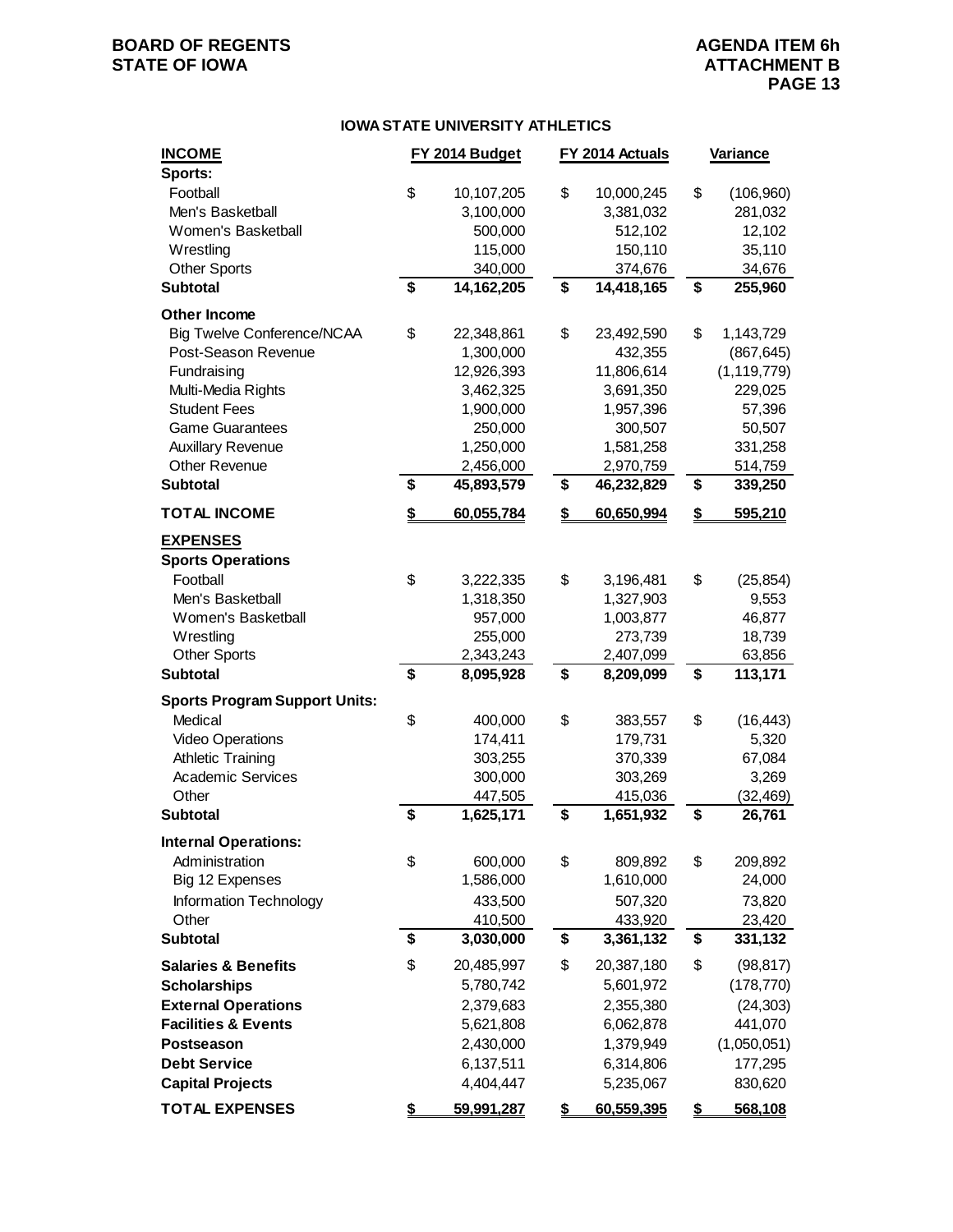#### **BOARD OF REGENTS AGENUS AGENDA ITEM 6h STATE OF IOWA** AND **ATTACHMENT B**

The following summarizes the significant budget-to-actual revenue and expense variances for ISU Athletics as shown on the previous page.

Revenue Variances

- Men's basketball season ticket sales exceeded projections with sales in the other sports being close to budget.
- Increases in Conference/NCAA revenue from the distribution of television bonuses resulted in less fundraising support needed from the Cyclone Club.
- Auxiliary revenue from football tent parties, merchandise and concession sales, and chairback rentals were all greater than budget due to high attendance levels.
- The "other revenue" budget included only contracted events at Hilton Coliseum at the time the budget was prepared. Additional events not originally budgeted resulted in higher revenues. Spirit Squad fundraising revenues and interest income in excess of budget also contributed to the "other revenue" variance.

Expense Variances

- Administrative operations were higher than budget due to new employee transition and relocation costs of Track & Field/Cross Country staff and several football coaches.
- Facilities and event costs were higher than budget due to the unbudgeted events previously mentioned and hosting conference and NCAA events at Hilton Coliseum.
- Postseason expenses were less than budgeted since the football team did not participate in a bowl game.
- Capital project costs exceeded the budget due to the timing of work during the summer months compared to the corresponding expenditures which occurred in different fiscal years.

The following provides a five-year summary of ISU Athletics' revenues and expenditures. Athletics is fully self-supporting and has not received general university support since FY 2011.

|                                   |                   | <b>Iowa State University Athletics</b> |                 |                 |                 |  |  |  |  |  |  |
|-----------------------------------|-------------------|----------------------------------------|-----------------|-----------------|-----------------|--|--|--|--|--|--|
|                                   | FY 2010 - FY 2014 |                                        |                 |                 |                 |  |  |  |  |  |  |
|                                   | FY 2010           | FY 2011                                | FY 2012         | FY 2013         | FY 2014         |  |  |  |  |  |  |
| <b>Revenues</b>                   |                   |                                        |                 |                 |                 |  |  |  |  |  |  |
| Sports Income                     | \$11,510,957      | \$11,820,168                           | \$13,157,439    | \$13,274,318    | \$14,418,165    |  |  |  |  |  |  |
| Alumni / Foundation /             |                   |                                        |                 |                 |                 |  |  |  |  |  |  |
| Corp Support / Sponsorship        | 9,608,746         | 9,430,103                              | 8,370,726       | 14,169,095      | 15,497,964      |  |  |  |  |  |  |
| Athletic Conference /             |                   |                                        |                 |                 |                 |  |  |  |  |  |  |
| <b>NCAA Support</b>               | 11,511,505        | 13,409,778                             | 22,842,072      | 23,069,585      | 23,924,945      |  |  |  |  |  |  |
| <b>General University Support</b> | 1,612,923         | 1,599,423                              |                 |                 |                 |  |  |  |  |  |  |
| <b>Student Fees</b>               | 1,182,648         | 1,233,698                              | 1,721,450       | 1,834,796       | 1,957,396       |  |  |  |  |  |  |
| Other Income                      | 4,860,442         | 4,950,874                              | 4,509,657       | 5,815,503       | 4,852,524       |  |  |  |  |  |  |
| <b>Total Revenues</b>             | \$40,287,221      | \$42,444,044                           | \$50,601,344    | \$58,163,297    | \$60,650,994    |  |  |  |  |  |  |
| <b>Expenses</b>                   |                   |                                        |                 |                 |                 |  |  |  |  |  |  |
| <b>Sports Operations</b>          | 6,115,553<br>\$   | 7,029,198<br>\$                        | 7,402,378<br>\$ | 7,581,362<br>\$ | \$<br>8,209,099 |  |  |  |  |  |  |
| Non-Sport Operations              | 8,277,360         | 8,972,610                              | 10,135,037      | 12,341,384      | 13,431,322      |  |  |  |  |  |  |
| Scholarships                      | 5,940,717         | 6,698,901                              | 5,393,899       | 5,389,858       | 5,601,972       |  |  |  |  |  |  |
| Other Expenses                    | 19,750,383        | 19,648,589                             | 27,609,631      | 32,781,900      | 33,317,002      |  |  |  |  |  |  |
| Total Expenses                    | \$40,084,013      | \$42,349,298                           | \$50,540,945    | \$58,094,504    | \$60,559,395    |  |  |  |  |  |  |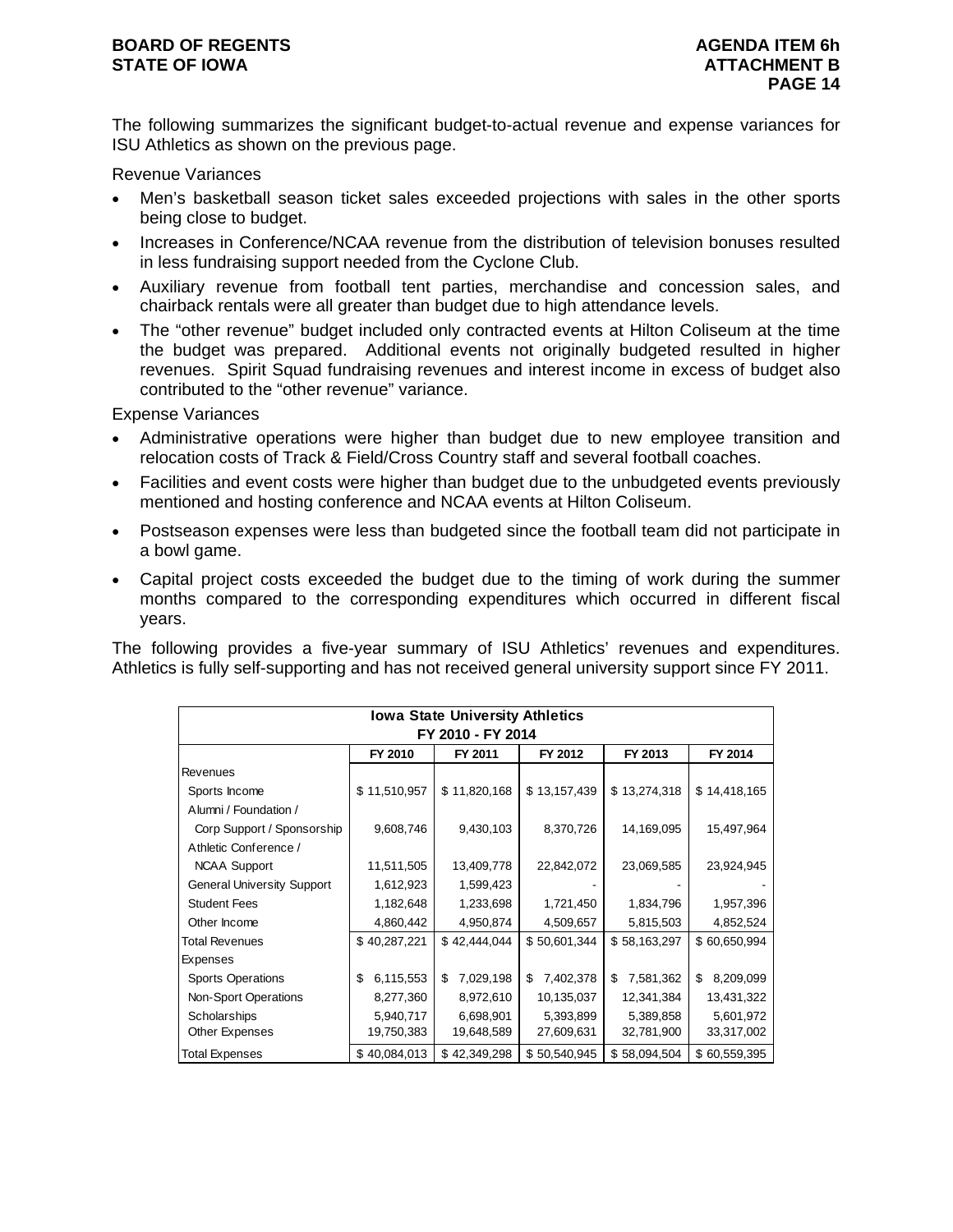| Iowa State University Residence System - FY 2014 |               |              |                          |         |  |  |  |  |
|--------------------------------------------------|---------------|--------------|--------------------------|---------|--|--|--|--|
|                                                  | <b>Budget</b> | Actual       | Variance<br>Over/(Under) | Percent |  |  |  |  |
| Revenues                                         | \$92,756,315  | \$95,540,398 | \$2,784,083              | 103.0%  |  |  |  |  |
| Expenditures                                     | 68.440.510    | 68.206.656   | (\$233,854)              | 99.7%   |  |  |  |  |
| Debt Service                                     | 12,658,264    | 12,429,599   | (228, 665.00)            | 98.2%   |  |  |  |  |
| <b>Mandatory Transfers</b>                       | 500.000       | 500.000      | ٠                        | 100.0%  |  |  |  |  |
| Net Revenues                                     | 11.157.541    | 14.404.143   | \$3.246.602              | 129.1%  |  |  |  |  |
| Net Revenues as % of Gross Revenue               | 12.0%         | 15.1%        |                          |         |  |  |  |  |

ISU residence system revenues totaled \$95.5 million and exceeded the budget by 3%. The variance is primarily the result of an increase in the number of voluntary meal plan contracts in FY 2014 compared to the previous year from additional freshman living in apartments and the addition of more leased spaces.

Expenditures were slightly under budget (0.3%) for FY 2014. Savings in salary costs from open positions and lower than budgeted salary increases were partially offset by increases in food costs, utilities, and maintenance costs all resulting from higher occupancy. The incremental revenues and cost savings in relation to budget resulted in net revenues exceeding budget by \$3.2 million.

| <b>Iowa State University - Residence System</b><br>FY 2010 - FY 2014 |              |              |              |              |              |  |  |  |
|----------------------------------------------------------------------|--------------|--------------|--------------|--------------|--------------|--|--|--|
| FY 2010<br>FY 2011<br>FY 2012<br>FY 2014<br>FY 2013                  |              |              |              |              |              |  |  |  |
| Revenues                                                             | \$72,795,895 | \$77,385,073 | \$84,478,305 | \$84,448,372 | \$95,540,398 |  |  |  |
| <b>Expenditures for Operations</b>                                   | 49,968,320   | 54,416,611   | 59,290,134   | 59,942,982   | 68,206,656   |  |  |  |
| Debt Service and Mandatory Transfers                                 | 11,261,339   | 11,213,229   | 10,911,183   | 11,002,919   | 12,929,599   |  |  |  |
| Net Revenues after Debt Service and<br><b>Mandatory Transfers</b>    | \$11,566,236 | \$11,755,233 | \$14,276,988 | \$13,502,471 | \$14,404,143 |  |  |  |
| Net Revenues as % of Gross Revenue                                   | 15.9%        | 15.2%        | 16.9%        | 16.0%        | 15.1%        |  |  |  |

The residence system annual report is available in the Board Office and provides information on various aspects of Iowa State University's residence system for FY 2014 including enrollment data, residence hall and apartment utilization, and financial information. The annual report also contains Fall 2014 enrollment and occupancy information. ISU has realized significant increases in enrollments and occupancy. Occupancy has grown by 55% (from 7,909 to 12,237) since 2005. Despite the addition of 780 new beds in Frederiksen Court which opened in Fall 2013 and Fall 2014, occupancy exceeded capacity by 1,282 spaces for Fall 2014. As a result, the need to use dens as interim housing continued for a fourth consecutive year. In addition, 1,059 additional off-campus spaces have been leased and staffed by the Residence System as university-managed housing.

| <b>Iowa State University Residence System</b> |           |           |        |          |  |  |  |
|-----------------------------------------------|-----------|-----------|--------|----------|--|--|--|
|                                               | Fall 2013 | Fall 2014 | Change | % Change |  |  |  |
| <b>Total University Enrollment</b>            | 33.241    | 34,732    | 1.491  | 4.5%     |  |  |  |
| Low er Division                               | 12.801    | 13.162    | 361    | 2.8%     |  |  |  |
| Low er Div as % of Total                      | 38.5%     | 37.9%     |        |          |  |  |  |
| <b>Total Occupancy</b>                        | 11.270    | 12.237    | 967    | 8.6%     |  |  |  |
| Total Occupancy % of Enrollment               | 33.9%     | 35.2%     |        |          |  |  |  |

The principal outstanding on dormitory revenue bonds for ISU as of June 30, 2014, was \$132.2 million (excludes July 1 principal payment). The Voluntary Reserve Fund balance totaled \$36.9 million at year end.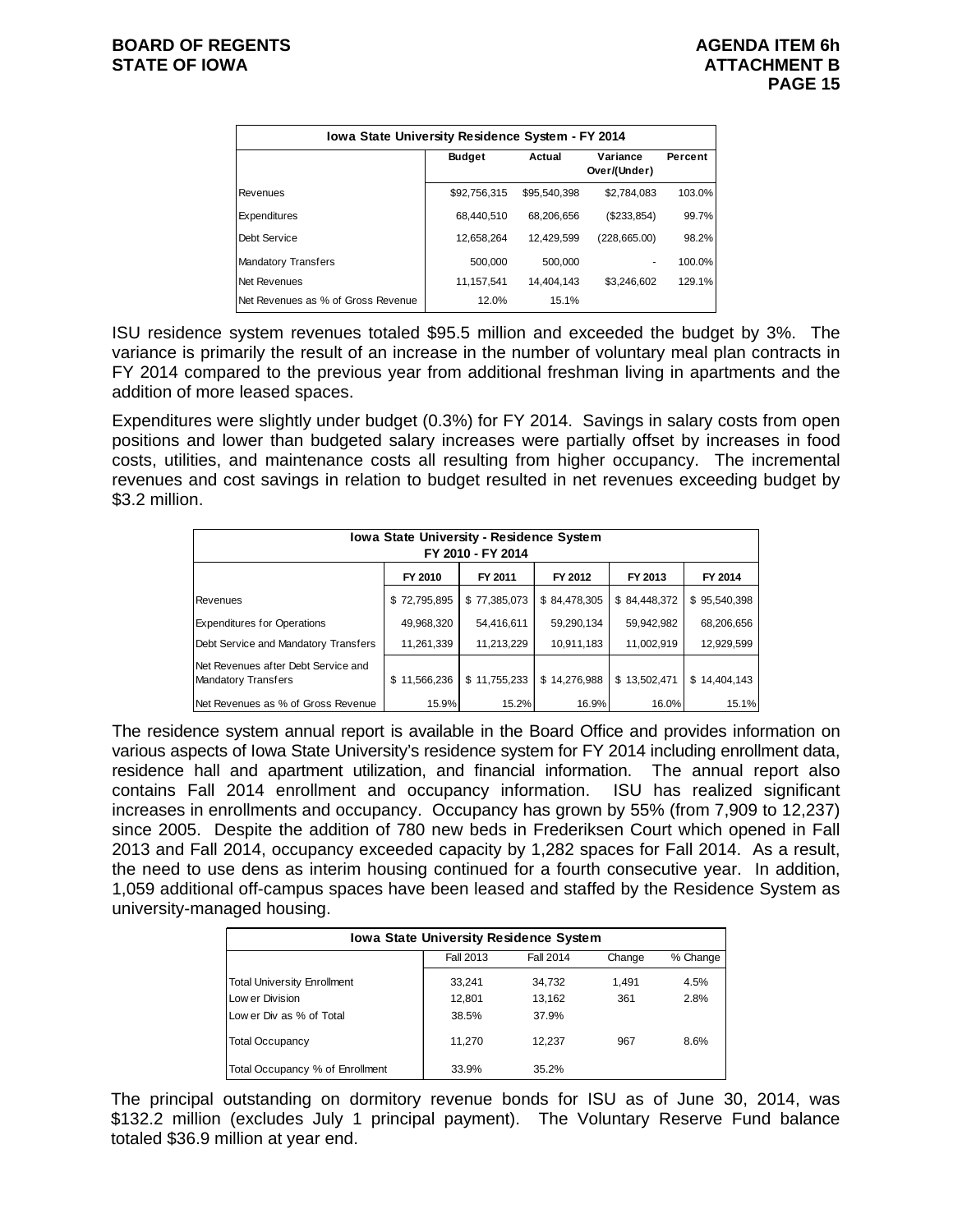### **University of Northern Iowa**

The following compares the FY 2014 general fund approved budget with the actual revenue and expenditure transactions for all appropriated units.

|                                  | University of Northern Iowa - General Operating Fund |               |    |               |              |                |               |  |  |
|----------------------------------|------------------------------------------------------|---------------|----|---------------|--------------|----------------|---------------|--|--|
|                                  |                                                      | FY 2014       |    |               |              |                |               |  |  |
|                                  | <b>Board Approved</b>                                |               |    | Variance      |              | Actual as % of |               |  |  |
|                                  |                                                      | <b>Budget</b> |    | <b>Actual</b> | Over/(Under) |                | <b>Budget</b> |  |  |
| <b>REVENUES</b>                  |                                                      |               |    |               |              |                |               |  |  |
| A PPROPRIATIONS                  |                                                      |               |    |               |              |                |               |  |  |
| General                          | \$                                                   | 89,789,796    | \$ | 89,789,796    | \$           |                | 100.0%        |  |  |
| Supplemental-Nonrecurring        |                                                      | 6,000,000     |    | 6,000,000     |              |                | 100.0%        |  |  |
| <b>RESOURCES</b>                 |                                                      |               |    |               |              |                |               |  |  |
| <b>Interest</b>                  |                                                      | 784,000       |    | 879,524       |              | 95,524         | 112.2%        |  |  |
| <b>Tuition and Fees</b>          |                                                      | 76,015,580    |    | 76.006.444    |              | (9, 136)       | 100.0%        |  |  |
| <b>Reimbursed Indirect Costs</b> |                                                      | 1,316,649     |    | 1,383,630     |              | 66,981         | 105.1%        |  |  |
| Sales and Services               |                                                      | 458,152       |    | 433,201       |              | (24, 951)      | 94.6%         |  |  |
| Other Income                     |                                                      | 1,603,663     |    |               |              | (1,603,663)    | 0.0%          |  |  |
| <b>TOTAL REVENUES</b>            | \$                                                   | 175,967,840   |    | \$174,492,595 | \$           | (1,475,245)    | 99.2%         |  |  |
| <b>EXPENDITURES</b>              |                                                      |               |    |               |              |                |               |  |  |
| <b>Salaries</b>                  | \$                                                   | 135,245,762   |    | \$131,774,594 | \$           | (3,471,168)    | 97.4%         |  |  |
| Prof. /Scientific Supplies       |                                                      | 16,478,549    |    | 16,953,556    |              | 475,007        | 102.9%        |  |  |
| <b>Library Acquisitions</b>      |                                                      | 1,992,009     |    | 2,147,436     |              | 155,427        | 107.8%        |  |  |
| Rentals                          |                                                      | 822,421       |    | 822,421       |              |                | 100.0%        |  |  |
| <b>Utilities</b>                 |                                                      | 5,618,466     |    | 4,915,566     |              | (702,900)      | 87.5%         |  |  |
| <b>Building Repairs</b>          |                                                      | 1,400,000     |    | 2,745,370     |              | 1,345,370      | 196.1%        |  |  |
| Auditor of State                 |                                                      | 272,150       |    | 210,783       |              | (61, 367)      | 77.5%         |  |  |
| Equipment                        |                                                      | 446,467       |    | 950,234       |              | 503,767        | 212.8%        |  |  |
| Aid to Individuals               |                                                      | 13,692,016    |    | 14,405,914    |              | 713,898        | 105.2%        |  |  |
| <b>TOTAL EXPENDITURES</b>        | \$                                                   | 175,967,840   |    | \$174,925,874 | \$           | (1,041,966)    | 99.4%         |  |  |

Actual expenditures exceeded revenues in FY 2014 primarily due to the expenditure of advanced commitment revenues earned and reported in prior years. The Board approved a revised operating budget for UNI in June 2014. To submit a balanced budget, the amendment included \$1.6 million in advanced commitment funds budgeted as "other income". With the actual revenues reported in the year received, an expected budget-to-actual variance occurs in "other income". Revenue budget adjustments were also made to interest, tuition, and sales/services income.

UNI's FY 2014 operating revenues totaled \$174.5 million and included \$6 million in one-time state funding. Increases in interest income and indirect cost reimbursements were partially offset by slight decreases in tuition and sales/service revenue.

Actual General Operating Fund expenditures were 0.6% less than the budget. Salary and related benefits costs comprise 75% of all general operating expenditures and were 2.6% under budget. Building repairs exceeded the budget primarily from power plant upgrades, and improvements to the Rod Library and Gilchrist Hall. Additional funds were reallocated during FY 2014 for student aid, equipment, and professional/scientific supplies and services.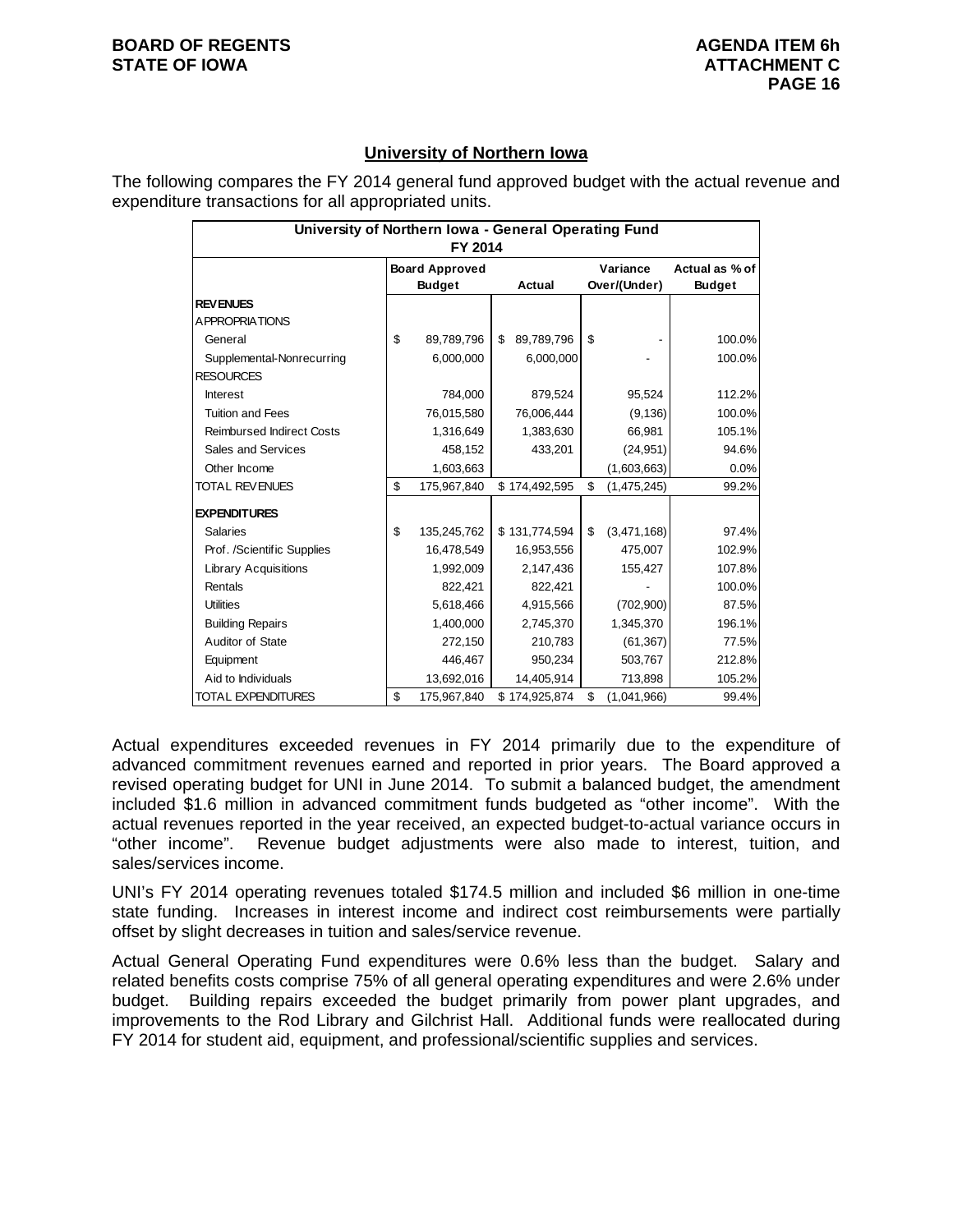## **BOARD OF REGENTS**<br> **BOARD OF REGENTS**<br> **BOARD OF IOWA**<br> **ATTACHMENT C**

The following provides a consolidated five-year history of actual revenues and expenditures from the general university and all special purpose units. Total operating revenues returned to FY 2010 levels in FY 2014 after decreases were realized in FY 2011 and FY 2012.

|                                  | University of Northern Iowa - General Operating Fund<br>FY 2010 - FY 2014 |                   |                   |                   |                  |  |  |
|----------------------------------|---------------------------------------------------------------------------|-------------------|-------------------|-------------------|------------------|--|--|
|                                  | FY 2010                                                                   | FY 2011           | FY 2012           | FY 2013           | FY 2014          |  |  |
| <b>REVENUES</b>                  |                                                                           |                   |                   |                   |                  |  |  |
| A PPROPRIATIONS                  |                                                                           |                   |                   |                   |                  |  |  |
| <b>General Appropriations</b>    | 84,463,016<br>\$                                                          | 81,728,481<br>\$  | 77,344,516<br>\$  | 86,689,133<br>\$  | 89,789,796<br>\$ |  |  |
| Supplemental                     |                                                                           |                   |                   |                   | 6,000,000        |  |  |
| <b>ARRA-State Stabilization</b>  | 12,376,464                                                                |                   |                   |                   |                  |  |  |
| <b>RESOURCES</b>                 |                                                                           |                   |                   |                   |                  |  |  |
| <b>Interest</b>                  | 814,277                                                                   | 690,413           | 781,121           | 479,705           | 879,524          |  |  |
| <b>Tuition and Fees</b>          | 71,394,270                                                                | 76,902,918        | 80,559,549        | 78,050,250        | 76,006,444       |  |  |
| <b>Reimbursed Indirect Costs</b> | 2,391,577                                                                 | 2,256,214         | 2,173,084         | 1,533,239         | 1,383,630        |  |  |
| Sales and Services               | 497,309                                                                   | 481,989           | 442,983           | 619,941           | 433,201          |  |  |
| <b>TOTAL REVENUES</b>            | \$171,936,913                                                             | \$162,060,015     | \$161,301,253     | \$167,372,268     | \$174,492,595    |  |  |
|                                  |                                                                           |                   |                   |                   |                  |  |  |
| <b>EXPENDITURES</b>              |                                                                           |                   |                   |                   |                  |  |  |
| <b>Salaries</b>                  | \$122,128,989                                                             | \$123,327,890     | \$125,009,541     | \$126,337,193     | \$131,774,594    |  |  |
| Prof. /Scientific Supplies       | 18,550,815                                                                | 15,745,831        | 11,970,054        | 15,635,214        | 16,953,556       |  |  |
| <b>Library Acquisitions</b>      | 2,058,168                                                                 | 1,979,522         | 2,082,474         | 2,105,816         | 2,147,436        |  |  |
| Rentals                          | 895,437                                                                   | 908,337           | 822,421           | 828,456           | 822,421          |  |  |
| <b>Utilities</b>                 | 5,260,673                                                                 | 5,283,923         | 4,937,753         | 5,064,648         | 4,915,566        |  |  |
| <b>Building Repairs</b>          | 3,085,584                                                                 | 3,727,283         | 1,881,459         | 2,433,997         | 2,745,370        |  |  |
| Auditor of State                 | 222,355                                                                   | 243,397           | 243,089           | 233,816           | 210,783          |  |  |
| Equipment                        | 1,788,791                                                                 | 950,180           | 944,222           | 1,457,863         | 950,234          |  |  |
| Aid to Individuals               | 13,719,529                                                                | 14,463,128        | 14,880,271        | 14,839,980        | 14,405,914       |  |  |
| TOTAL EXPENDITURES               | \$167,710,341                                                             | 166,629,491<br>\$ | \$<br>162,771,284 | 168,936,983<br>\$ | \$174,925,874    |  |  |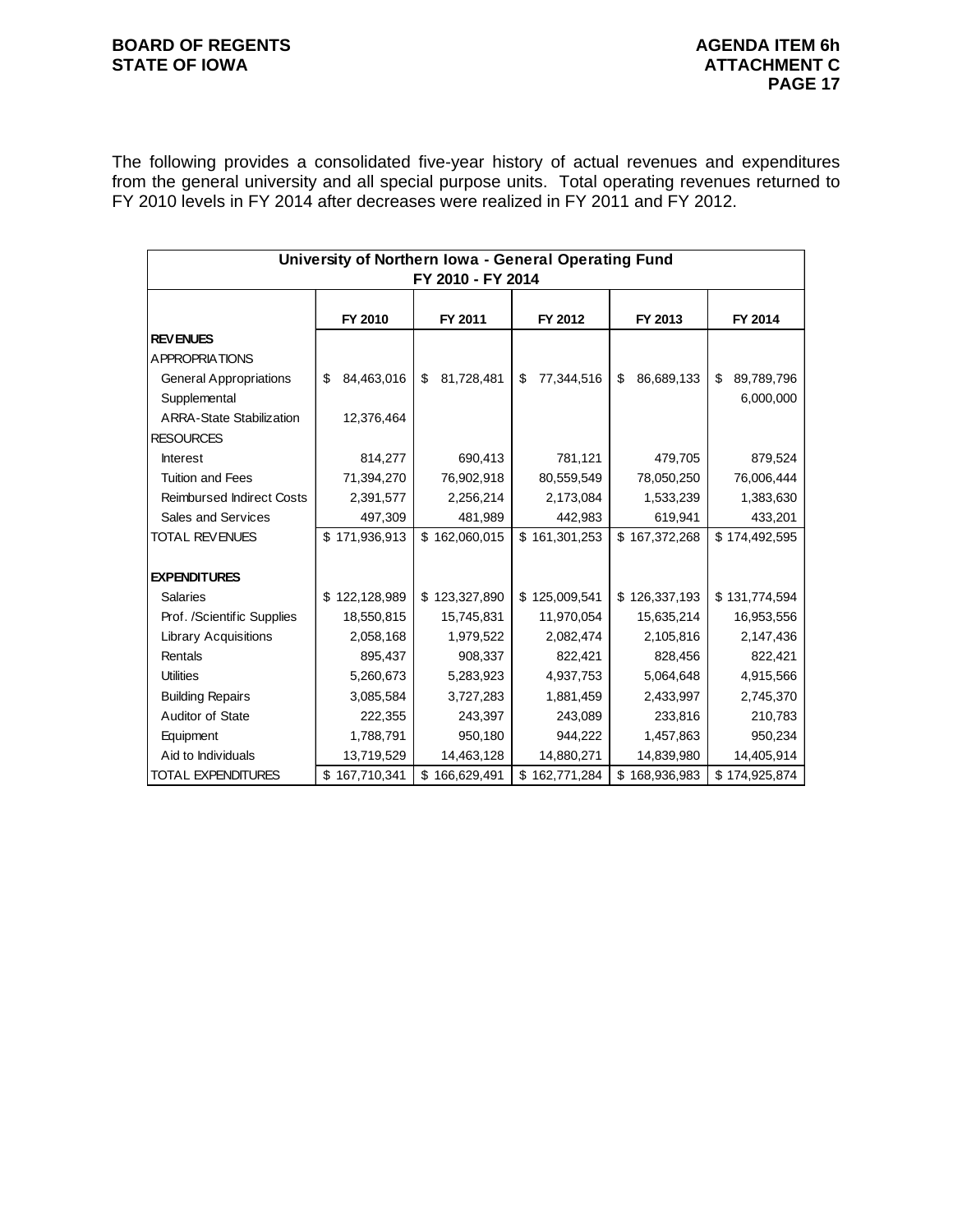# **BOARD OF REGENTS**<br> **BOARD OF REGENTS**<br> **BOARD OF IOWA**<br> **ATTACHMENT C**

#### **UNIVERSITY OF NORTHERN IOWA ATHLETICS**

| <b>INCOME</b>                       | FY 2014 Budget   | FY 2014 Actuals |            | Variance |            |
|-------------------------------------|------------------|-----------------|------------|----------|------------|
| Sports:                             |                  |                 |            |          |            |
| Football                            | \$<br>999,500    | \$              | 851,887    | \$       | (147, 613) |
| Men's Basketball                    | 986,200          |                 | 750,809    |          | (235, 391) |
| Men - All Other Sports              | 68,325           |                 | 69,484     |          | 1,159      |
| Women - All Sports                  | 228,822          |                 | 351,760    |          | 122,938    |
| <b>Subtotal - Sports</b>            | \$<br>2,282,847  | \$              | 2,023,940  | \$       | (258, 907) |
| Other Income:                       |                  |                 |            |          |            |
| <b>Student Activity Fees</b>        | \$<br>1,749,975  | \$              | 1,749,440  | \$       | (535)      |
| <b>General University Support</b>   |                  |                 |            |          |            |
| <b>General Support</b>              | 2,914,533        |                 | 2,914,533  |          |            |
| <b>Scholarship Support</b>          | 1,283,481        |                 | 1,283,481  |          |            |
| Alumni/Foundation Support           | 1,632,361        |                 | 1,947,388  |          | 315,027    |
| <b>Athletic Marketing</b>           | 1,151,000        |                 | 1,149,792  |          | (1,208)    |
| Athletic Conf/NCAA Support          | 985,000          |                 | 850,966    |          | (134, 034) |
| Novelties-Outings                   | 275,000          |                 | 311,155    |          | 36,155     |
| General                             | 647,000          |                 | 297,450    |          | (349, 550) |
| <b>Subtotal - Other</b>             | 10,638,350       |                 | 10,504,205 |          | (134, 145) |
| <b>TOTAL INCOME</b>                 | \$<br>12,921,197 | \$              | 12,528,145 | \$       | (393,052)  |
| <b>EXPENSES</b>                     |                  |                 |            |          |            |
| <b>Men's Sports:</b>                |                  |                 |            |          |            |
| Football                            | \$<br>3,053,049  | \$              | 3,050,698  | \$       | (2, 351)   |
| <b>Basketball</b>                   | 1,946,260        |                 | 1,954,795  |          | 8,535      |
| All Other Men's Sports              | 1,169,692        |                 | 1,249,550  |          | 79,858     |
| <b>Subtotal - Men's Sports</b>      | \$<br>6,169,001  | \$              | 6,255,043  | \$       | 86,042     |
| <b>Women's Sports:</b>              |                  |                 |            |          |            |
| <b>Basketball</b>                   | \$<br>1,011,298  | \$              | 1,010,408  | \$       | (890)      |
| Volleyball                          | 804,314          |                 | 788,949    |          | (15, 365)  |
| All Other                           | 2,263,362        |                 | 2,303,810  |          | 40,448     |
| <b>Subtotal - Women's Sports</b>    | \$<br>4,078,974  | \$              | 4,103,167  | \$       | 24,193     |
| <b>Other Expenses:</b>              |                  |                 |            |          |            |
| <b>Athletic Training</b>            | \$<br>215,542    | \$              | 238,812    | \$       | 23,270     |
| <b>Administration &amp; General</b> | 2,166,221        |                 | 2,460,784  |          | 294,563    |
| <b>Athletic Marketing</b>           | 216,459          |                 | 232,478    |          | 16,019     |
| Contingency                         | 75,000           |                 |            |          | (75,000)   |
| <b>Subtotal - Other Expenses</b>    | \$<br>2,673,222  | \$              | 2,932,074  | \$       | 258,852    |
| <b>TOTAL EXPENSE</b>                | \$<br>12,921,197 | \$              | 13,290,284 | \$       | 369,087    |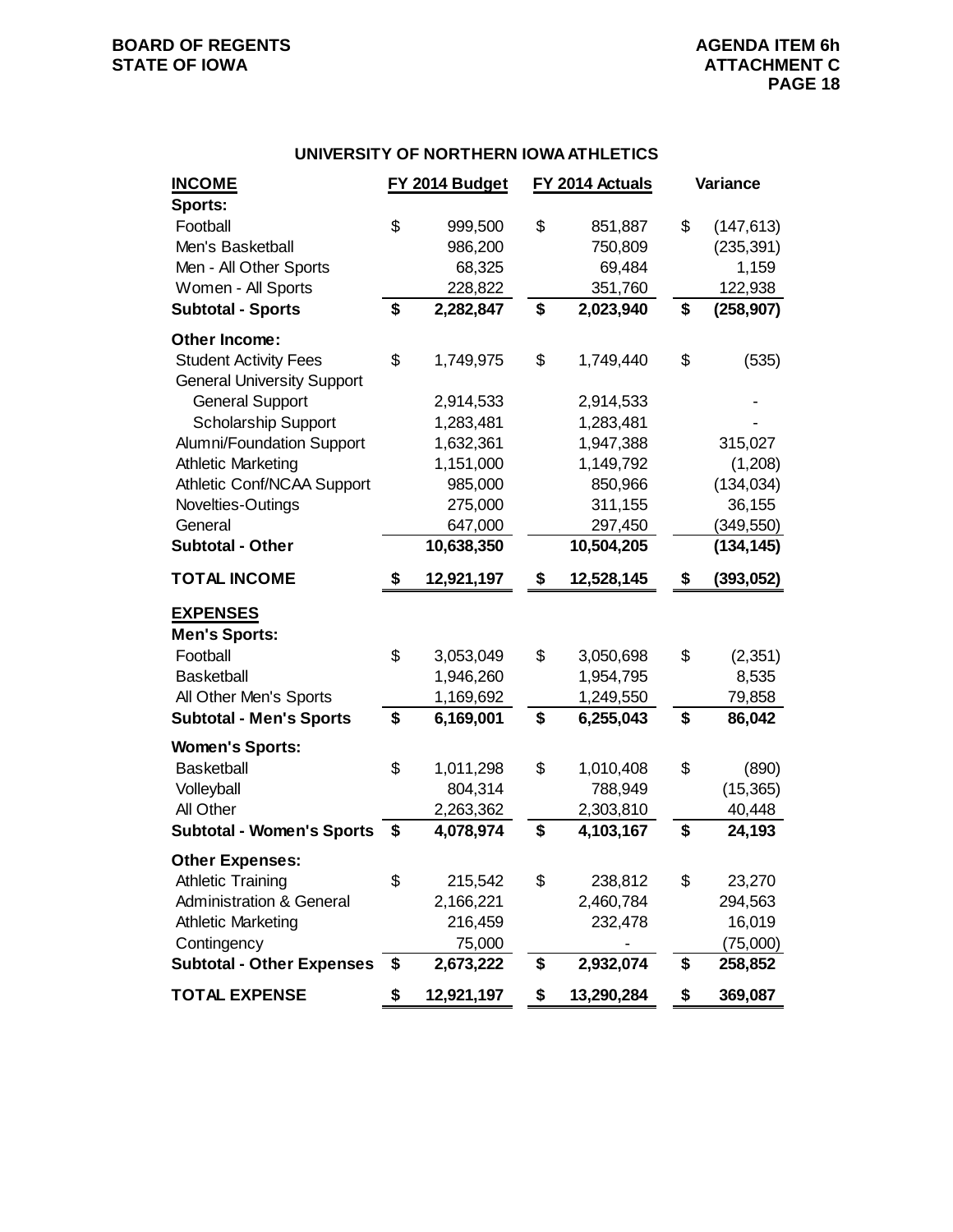The following describes the budget-to-actual revenue and expense variances for UNI Athletics as shown on the previous page. Total athletic revenues were under budget by 3% and total expenses exceeded the budget by 2.9%. The athletic department has accelerated fundraising efforts to cover the FY 2014 shortfall.

Revenue Variances

- Season and individual game ticket sales for football and men's basketball were less than the budget and were partially offset by higher than budgeted ticket sales for women's sports.
- Athletic Conference/NCAA distributions were less than the budget from a decrease in the men's basketball distribution resulting from fewer NCAA tournament games.
- The general income budget included projected revenue from two major concerts. Only one major concert was held resulting in general income being less than the budget.

Expense Variances

- Men's and women's sports expenses were generally consistent with the budget. Administrative costs were more than the budget due to the hiring of a consultant to increase ticket sales.
- While a contingency expense account was budgeted; actual expenses were reported in the appropriate expense category.

The following provides a consolidated five-year history of actual revenues and expenditures for UNI Athletics. In accordance with the general university support for Athletics reduction plan presented to the Board in March 2010, University support for athletics has declined significantly since FY 2009 when support was \$5.2 million.

|                                   |                 | I I LUIU <sup>-</sup> I I LUI <del>T</del> |                 |                   |              |
|-----------------------------------|-----------------|--------------------------------------------|-----------------|-------------------|--------------|
|                                   | FY 2010         | FY 2011                                    | FY 2012         | FY 2013           | FY 2014      |
| Revenues                          |                 |                                            |                 |                   |              |
| Sports Income                     | \$<br>2,296,587 | 2,175,394<br>\$                            | \$<br>1,743,448 | 2,763,816<br>\$   | \$2,023,940  |
| Alumni / Foundation /             |                 |                                            |                 |                   |              |
| Corp Support / Sponsorship        | 2,280,349       | 2,313,857                                  | 2,953,717       | 2,235,673         | 3,097,180    |
| Athletic Conference /             |                 |                                            |                 |                   |              |
| <b>NCAA Support</b>               | 641,630         | 682,641                                    | 896,969         | 912,482           | 850,966      |
| <b>General University Support</b> | 4,449,174       | 4,559,447                                  | 4,323,026       | 4,198,513         | 4,198,014    |
| <b>Student Fees</b>               | 1,212,518       | 1,263,343                                  | 1,468,392       | 1,491,225         | 1,749,440    |
| Other Income                      | 749,300         | 623,651                                    | 858,865         | 637,801           | 608,605      |
| <b>Total Revenues</b>             | \$11,629,558    | \$11,618,333                               | \$12,244,417    | \$12,239,510      | \$12,528,145 |
| Expenses                          |                 |                                            |                 |                   |              |
| Men's Sports                      | \$<br>5,400,066 | \$<br>5,530,894                            | \$<br>5,908,427 | 5,883,800<br>\$   | \$6,255,043  |
| Women's Sports                    | 3,422,237       | 3,602,138                                  | 3,917,831       | 3,760,074         | 4,103,167    |
| Other Expenses                    | 2,764,770       | 2,482,927                                  | 2,358,308       | 2,584,479         | 2,932,074    |
| <b>Total Expenses</b>             | \$11,587,073    | 11,615,959<br>\$                           | \$12,184,566    | 12,228,353<br>\$. | \$13,290,284 |

#### **University of Northern Iowa Athletics FY 2010 - FY 2014**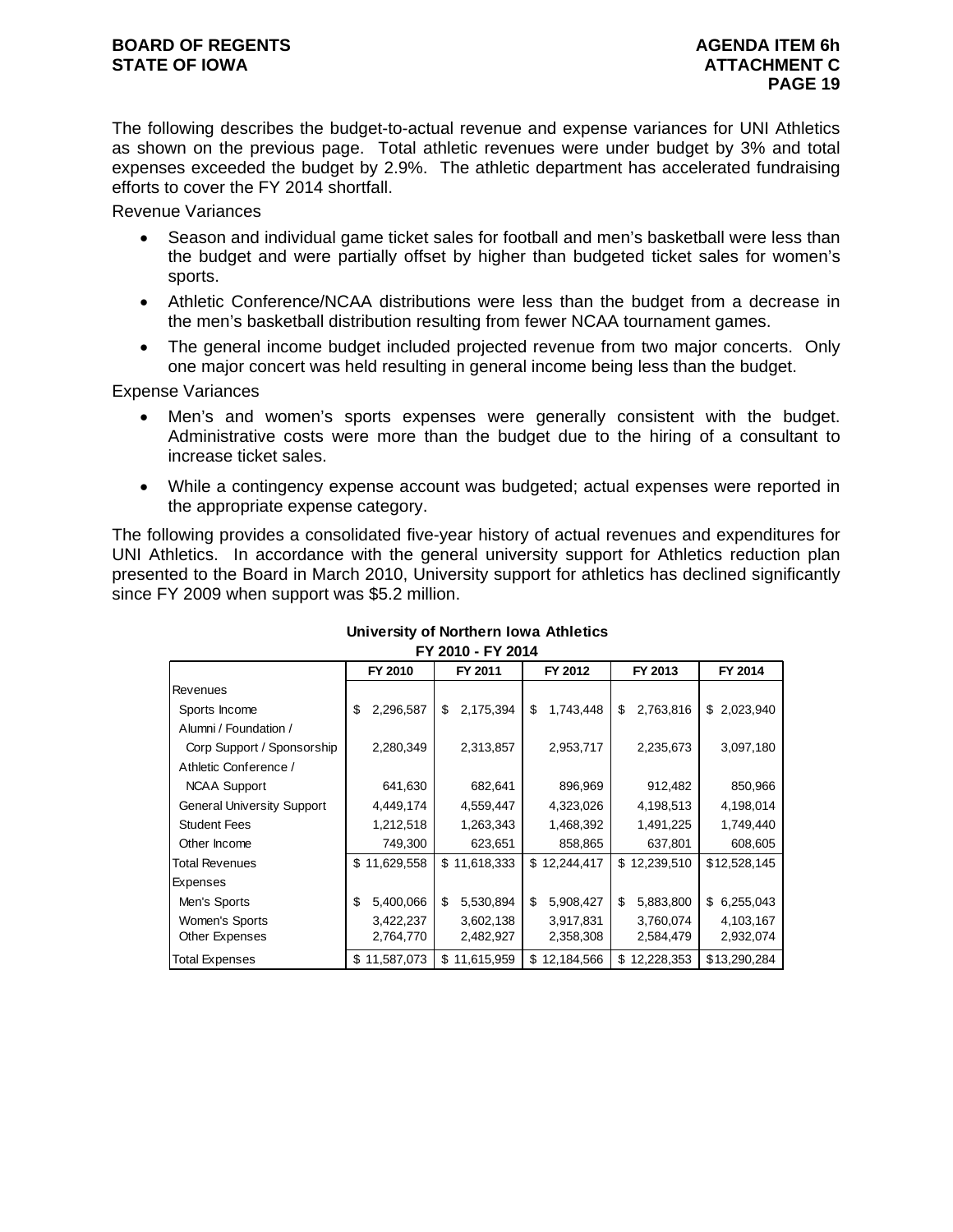| University of Northern Iowa Residence System - FY 2014 |               |              |               |         |  |  |  |  |  |
|--------------------------------------------------------|---------------|--------------|---------------|---------|--|--|--|--|--|
|                                                        | <b>Budget</b> | Actual       | Variance      | Percent |  |  |  |  |  |
|                                                        |               |              | Over/(Under)  |         |  |  |  |  |  |
| Revenues                                               | \$36,879,901  | \$37.925.840 | \$1,045,939   | 102.8%  |  |  |  |  |  |
| Expenditures                                           | 27,226,419    | 25.493.348   | (\$1,733,071) | 93.6%   |  |  |  |  |  |
| Debt Service                                           | 6,769,415     | 6,769,415    |               | 100.0%  |  |  |  |  |  |
| <b>Mandatory Transfers</b>                             | 330,000       | 330,000      |               | 100.0%  |  |  |  |  |  |
| <b>Net Revenues</b>                                    | 2,554,067     | 5.333.077    | \$2,779,010   | 208.8%  |  |  |  |  |  |
| Net Revenues as % of Gross<br>Revenue                  | 6.9%          | 14.1%        |               |         |  |  |  |  |  |

The UNI Residence System's total operating revenues were 2.8% higher than the budget. An increase in contractual revenue from additional housing/dining contracts and interest income were partially offset by a reduction in retail sales.

While revenues for the Residence System exceeded budget, total expenditures for the system were \$1.7 million less than the budget. Expense reductions in FY 2014 were realized primarily from lower salary and fringe costs, and reduced food and other operating costs. These expense reductions were partially offset by higher than projected utility costs.

While net revenues after debt service and mandatory transfers exceeded the budget, they have gradually declined since FY 2010 as shown in the five-year history below. The net revenue decline results primarily from additional debt service related to the Panther Village apartment project and an occupancy decrease from smaller enrollments during the period.

#### **University of Northern Iowa - Residence System FY 2010 - FY 2014**

| <u> 1 2010 - 1 1 2014</u>            |                |                  |                 |              |              |  |  |  |  |
|--------------------------------------|----------------|------------------|-----------------|--------------|--------------|--|--|--|--|
|                                      | FY 2010        | FY 2011          | FY 2012         | FY 2013      | FY 2014      |  |  |  |  |
|                                      |                |                  |                 |              |              |  |  |  |  |
| Revenues                             | \$36,308,224   | \$37,083,719     | \$38,561,780    | \$36,704,113 | \$37,925,840 |  |  |  |  |
| <b>Expenditures for Operations</b>   | 24,860,280     | 24,865,282       | 25,825,875      | 25,225,589   | 25,493,348   |  |  |  |  |
| Debt Service and Mandatory Transfers | 3,610,804      | 4,647,379        | 5,169,001       | 5,250,615    | 7,099,415    |  |  |  |  |
| Net Revenues after Debt Serv/Mand    |                |                  |                 |              |              |  |  |  |  |
| Transfers                            | 7,837,140<br>S | 7,571,058<br>\$. | 7,566,904<br>S. | \$6,227,909  | \$5,333,077  |  |  |  |  |
| Net Revenues as % of Gross Revenue   | 21.6%          | 20.4%            | 19.6%           | 17.0%        | 14.1%        |  |  |  |  |

For comparative purposes, the residence system provided Fall 2014 enrollment and occupancy information. While total enrollment is slightly less than a year ago, Fall 2014 occupancy in the Residence System is up 31 students from a year ago, similar to the increase in lower division enrollment. The slight occupancy increase has been realized both in the residence halls and in the apartments.

| University of Northern Iowa Residence System |           |           |        |          |  |  |  |
|----------------------------------------------|-----------|-----------|--------|----------|--|--|--|
|                                              | Fall 2013 | Fall 2014 | Change | % Change |  |  |  |
|                                              |           |           |        |          |  |  |  |
| <b>Total University Enrollment</b>           | 12,159    | 11.928    | $-231$ | $-1.9%$  |  |  |  |
| Low er Division                              | 3,939     | 3,975     | 36     | 0.9%     |  |  |  |
| Low er Div as % of Total                     | 32.4%     | 33.3%     |        |          |  |  |  |
| <b>Total Occupancy</b><br>Occupancy as a     | 4.355     | 4.386     | 31     | 0.7%     |  |  |  |
| % of Enrollment                              | 35.8%     | 36.8%     |        |          |  |  |  |

The principal outstanding of revenue bond obligations for the UNI residence system as of June 30, 2014, was \$59.3 million (excludes July 1 principal payment). The Voluntary Reserve Fund balance totaled \$12.6 million at year end.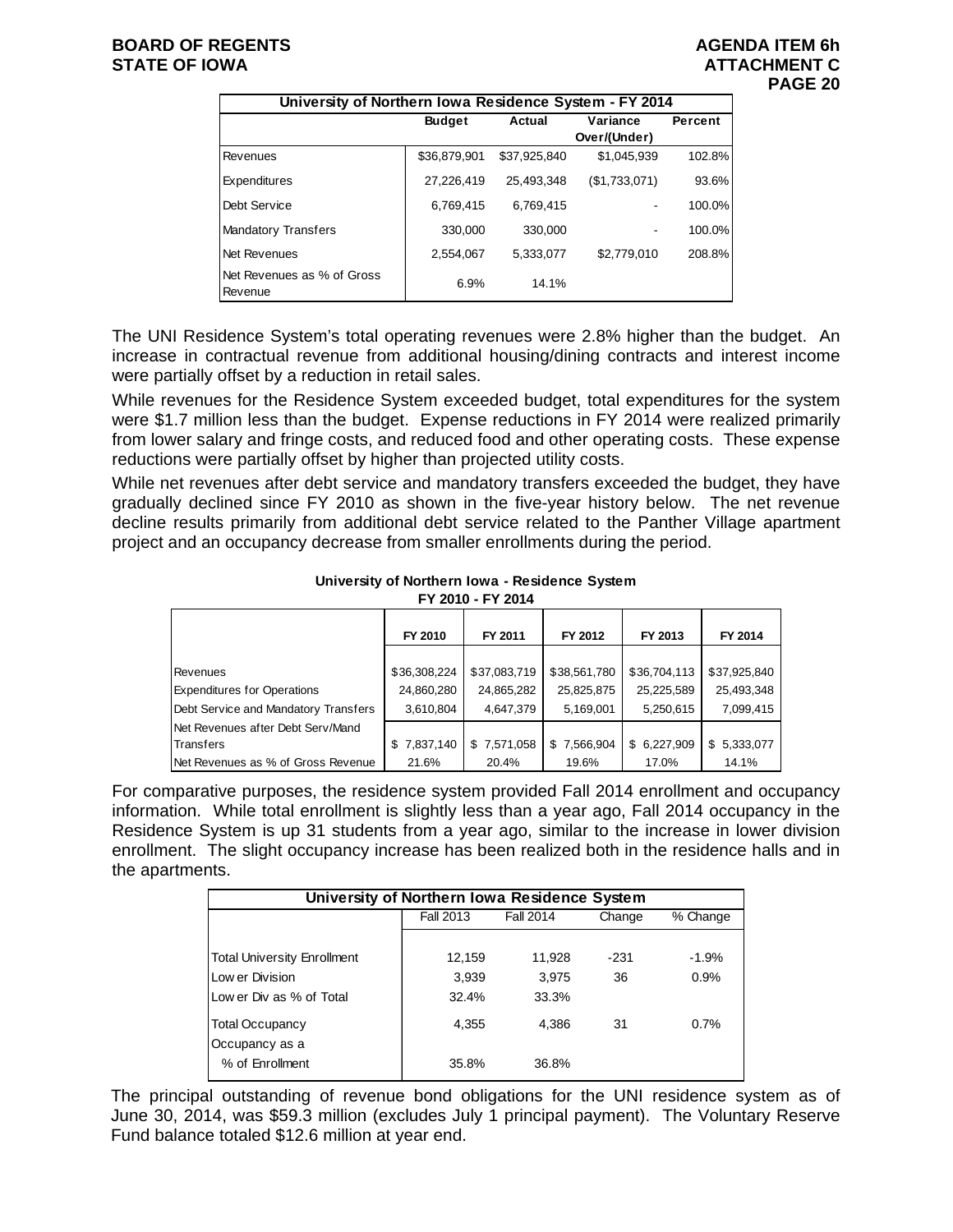### **Iowa School for the Deaf**

The following compares the FY 2014 general fund approved budget with actual revenue and expenditure transactions. ISD's total general fund activity was consistent with the budget with revenues and expenditures being 0.6% under budget.

| Iowa School for the Deaf - General Fund<br>FY 2014 |    |                           |    |               |                          |            |                                 |
|----------------------------------------------------|----|---------------------------|----|---------------|--------------------------|------------|---------------------------------|
|                                                    |    | Approved<br><b>Budget</b> |    | <b>Actual</b> | Variance<br>Over/(Under) |            | Actual as % of<br><b>Budget</b> |
| <b>REVENUES</b>                                    |    |                           |    |               |                          |            |                                 |
| <b>APPROPRIATIONS</b>                              |    |                           |    |               |                          |            |                                 |
| General                                            | \$ | 9,030,634                 | \$ | 9,030,634     | \$                       |            | 100.0%                          |
| Other                                              |    | 82,049                    |    | 82,049        |                          |            | 100.0%                          |
| <b>RESOURCES</b>                                   |    |                           |    |               |                          |            |                                 |
| <b>Federal Support</b>                             |    | 54,000                    |    | 59,391        |                          | 5,391      | 110.0%                          |
| <b>Interest</b>                                    |    | 1.000                     |    | 108           |                          | (892)      | 10.8%                           |
| Sales and Services                                 |    | 798,088                   |    | 749,812       |                          | (48, 276)  | 94.0%                           |
| Other Income                                       |    | 11,916                    |    |               |                          | (11, 916)  | 0.0%                            |
| <b>TOTAL REVENUES</b>                              | \$ | 9,977,687                 | \$ | 9,921,994     | \$                       | (55, 693)  | 99.4%                           |
| <b>EXPENDITURES</b>                                |    |                           |    |               |                          |            |                                 |
| <b>Salaries</b>                                    | \$ | 8,207,314                 | \$ | 7,832,926     | \$                       | (374, 388) | 95.4%                           |
| Prof. /Scientific Supplies                         |    | 1,162,489                 |    | 1,333,433     |                          | 170,944    | 114.7%                          |
| <b>Library Acquisitions</b>                        |    | 8,226                     |    | 81            |                          | (8, 145)   | 1.0%                            |
| <b>Utilities</b>                                   |    | 315,520                   |    | 393,688       |                          | 78,168     | 124.8%                          |
| <b>Building Repairs</b>                            |    | 181,442                   |    | 319,402       |                          | 137,960    | 176.0%                          |
| Auditor of State                                   |    | 35,000                    |    | 37,800        |                          | 2,800      | 108.0%                          |
| Equipment                                          |    | 67,696                    |    | 4,664         |                          | (63,032)   | 6.9%                            |
| <b>TOTAL EXPENDITURES</b>                          | \$ | 9,977,687                 | \$ | 9,921,994     | \$                       | (55, 693)  | 99.4%                           |

Sales and service revenue was under budget due from fewer rentals of the LIED Multipurpose Complex and apartments, and cafeteria sales. Budgeted other income consisted of Principal Demutualization interest held by ISU that was not drawn down in FY 2014.

Salary and related benefit costs comprise 79% of all expenses and were 4.6% under budget due to unfilled positions and the mid-fiscal year conversion to ISU's health and dental insurance plans.

Professional/Scientific supplies and services exceeded the budget largely from the investment in the local area network infrastructure and web redesign.

Utility costs exceeded the budget from the long winter season and higher natural gas prices.

Building repairs were higher than budgeted from renovations to classrooms, an apartment, and the superintendent's residence.

The School leased three minivans through ISU versus purchasing them which resulted in lower equipment costs.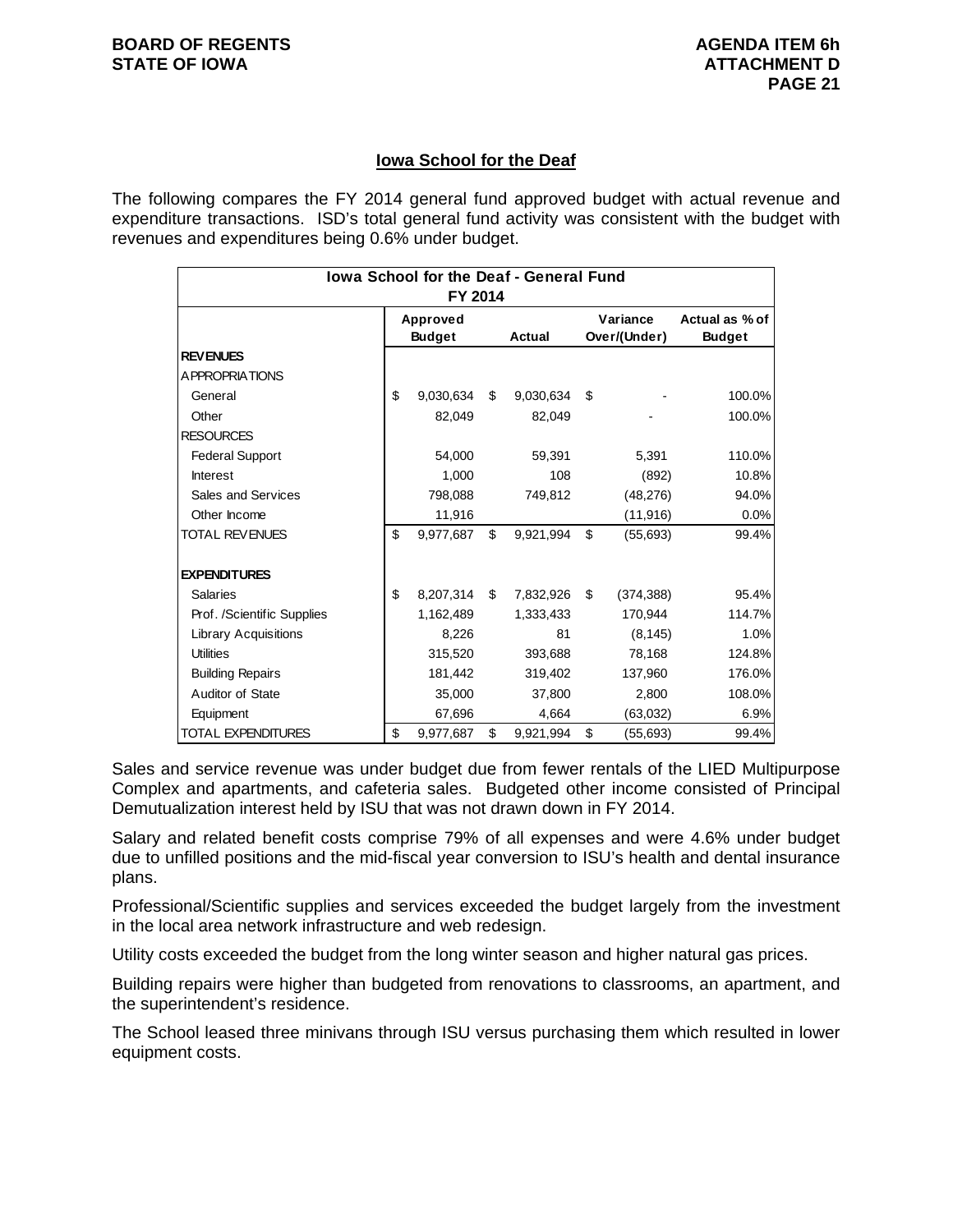The following provides a five-year history of general operating revenues and expenditures. State appropriations are the primary funding source for ISD operations and are 92% of all operating revenues. Beginning in FY 2014, ISD implemented an accounting change recommended by the State Auditor's Office to include School District payments to ISD for Teacher Aides as sales and services revenue rather than as salary expense reimbursements. This change resulted in an increase in sales/service revenue and salary expenses when compared to prior years.

| <b>Iowa School for the Deaf - General Fund</b> |                 |                 |                 |                 |                 |  |  |  |
|------------------------------------------------|-----------------|-----------------|-----------------|-----------------|-----------------|--|--|--|
| FY 2010 - FY 2014                              |                 |                 |                 |                 |                 |  |  |  |
|                                                | FY 2010         | FY 2011         |                 | FY 2013         | FY 2014         |  |  |  |
| <b>REVENUES</b>                                |                 |                 |                 |                 |                 |  |  |  |
| A PPROPRIATIONS                                |                 |                 |                 |                 |                 |  |  |  |
| General                                        | 9,263,866<br>\$ | 9,075,944<br>\$ | 8,679,964<br>\$ | 8,853,563<br>\$ | 9,030,634<br>\$ |  |  |  |
| Other                                          | 75,680          | 77,321          | 77,175          | 82,049          | 82,049          |  |  |  |
| <b>ARRA-State Stabilization</b>                | 583,987         |                 |                 |                 |                 |  |  |  |
| <b>RESOURCES</b>                               |                 |                 |                 |                 |                 |  |  |  |
| <b>Federal Support</b>                         | 53,117          | 57,711          | 58,834          | 58,793          | 59,391          |  |  |  |
| <b>Interest</b>                                | 3,724           | 783             | 156             | 1,227           | 108             |  |  |  |
| Sales and Services                             | 416,178         | 351,265         | 325,238         | 287,100         | 749,812         |  |  |  |
| Other Income                                   | 11,916          | 11,916          | 11,916          | 11,916          |                 |  |  |  |
| <b>TOTAL REVENUES</b>                          | \$10,408,468    | \$<br>9,574,940 | \$<br>9,153,283 | \$<br>9,294,648 | \$<br>9,921,994 |  |  |  |
|                                                |                 |                 |                 |                 |                 |  |  |  |
| <b>EXPENDITURES</b>                            |                 |                 |                 |                 |                 |  |  |  |
| <b>Salaries</b>                                | 7,703,991<br>\$ | 7,729,012<br>\$ | 7,585,092<br>\$ | \$<br>7,588,624 | \$<br>7,832,926 |  |  |  |
| Prof. /Scientific Supplies                     | 1,094,153       | 1,103,118       | 1,025,404       | 1,142,967       | 1,333,433       |  |  |  |
| <b>Library Acquisitions</b>                    | 8,430           | 9,029           | 5,912           | 108             | 81              |  |  |  |
| <b>Utilities</b>                               | 299,351         | 275,586         | 245,027         | 284,191         | 393,688         |  |  |  |
| <b>Building Repairs</b>                        | 1,161,360       | 303,526         | 254,074         | 193,784         | 319,402         |  |  |  |
| Auditor of State                               | 29,791          | 28,669          | 28,667          | 20,646          | 37,800          |  |  |  |
| Equipment                                      | 111,392         | 126,000         | 9,107           | 64,328          | 4,664           |  |  |  |
| <b>TOTAL EXPENDITURES</b>                      | \$10,408,468    | \$<br>9,574,940 | \$<br>9,153,283 | \$<br>9,294,648 | \$<br>9,921,994 |  |  |  |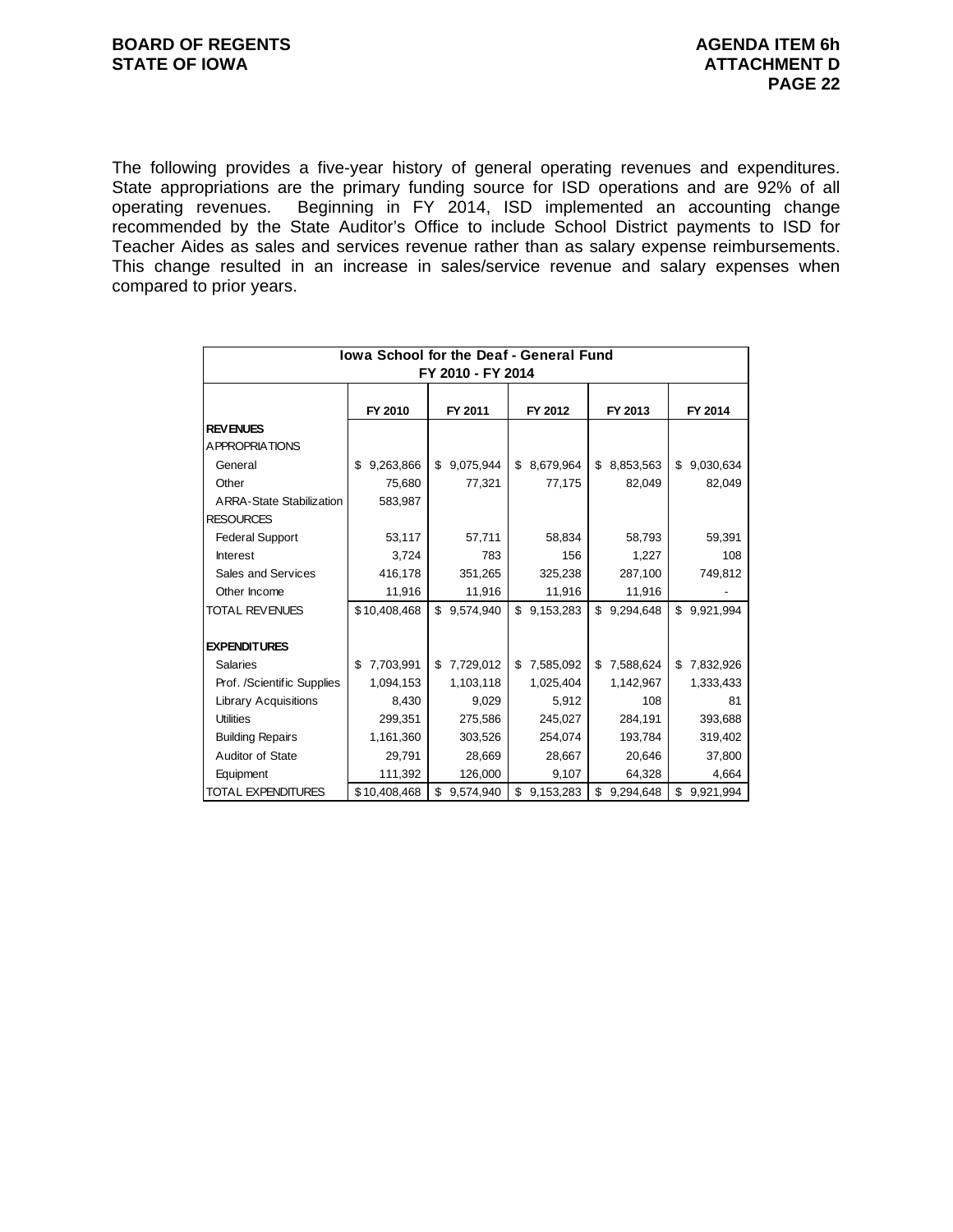#### **BOARD OF REGENTS AGENUS AGENDA ITEM 6h STATE OF IOWA ATTACHMENT E**

### **Iowa Braille and Sight Saving School**

The following compares the FY 2014 general operating fund approved budget with actual revenue and expenditure transactions. Total revenues and expenditures were 0.9% less than the budget.

| Iowa Braille and Sight Saving School - General Fund<br>FY 2014 |                           |           |     |                                    |    |           |                          |  |
|----------------------------------------------------------------|---------------------------|-----------|-----|------------------------------------|----|-----------|--------------------------|--|
|                                                                | Approved<br><b>Budget</b> |           |     | Variance<br>Over/(Under)<br>Actual |    |           | Actual as %<br>of Budget |  |
| <b>REVENUES</b>                                                |                           |           |     |                                    |    |           |                          |  |
| A PPROPRIATIONS                                                |                           |           |     |                                    |    |           |                          |  |
| General                                                        | \$                        | 3,765,136 | \$  | 3,765,136                          | \$ |           | 100.0%                   |  |
| <b>RESOURCES</b>                                               |                           |           |     |                                    |    |           |                          |  |
| <b>Federal Support</b>                                         |                           | 413,854   |     | 390,553                            |    | (23, 301) | 94.4%                    |  |
| <b>Reimbursed Indirect Costs</b>                               |                           | 41,270    |     | 39,832                             |    | (1,438)   | 96.5%                    |  |
| Sales and Services                                             |                           | 4,130,010 |     | 4,077,561                          |    | (52, 449) | 98.7%                    |  |
| <b>TOTAL REVENUES</b>                                          | \$                        | 8,350,270 | \$  | 8,273,082                          |    | (77, 188) | 99.1%                    |  |
| <b>EXPENDITURES</b>                                            |                           |           |     |                                    |    |           |                          |  |
| Salaries                                                       | \$                        | 6,874,330 | \$. | 6,844,009                          | \$ | (30, 321) | 99.6%                    |  |
| Prof. /Scientific Supplies                                     |                           | 934,990   |     | 1,045,753                          |    | 110,763   | 111.8%                   |  |
| <b>Library Acquisitions</b>                                    |                           | 2,000     |     | 6,961                              |    | 4,961     | 348.1%                   |  |
| <b>Utilities</b>                                               |                           | 330,000   |     | 290,669                            |    | (39, 331) | 88.1%                    |  |
| <b>Building Repairs</b>                                        |                           | 77,850    |     | 41.640                             |    | (36, 210) | 53.5%                    |  |
| Auditor of State                                               |                           | 31,100    |     | 22,589                             |    | (8,511)   | 72.6%                    |  |
| Equipment                                                      |                           | 100,000   |     | 21,461                             |    | (78, 539) | 21.5%                    |  |
| <b>TOTAL EXPENDITURES</b>                                      | \$                        | 8,350,270 | \$  | 8,273,082                          |    | (77, 188) | 99.1%                    |  |

While total general fund revenues and expenditures were generally consistent with the budget, line item variance explanations are provided below.

Revenue Variances

- Federal support was less than budget due to a reduced allocation of the State Vision Grant.
- Sales and service revenue is slightly less than the budget from smaller than projected reimbursements from the Area Education Agencies and Local Education Agencies.

Expense Variances

- Salary costs comprise 83% of total operational costs and were 0.4% less than the budget.
- The School utilized an outside presenter to conduct professional development courses for faculty members. These courses, in addition to costs associated with the new superintendent search, contributed to professional and scientific supplies/services being over budget.
- Utility, building repair, and equipment costs were all under budget during FY 2014. A portion of these funds were redirected to support the additional professional and scientific supplies/service costs.